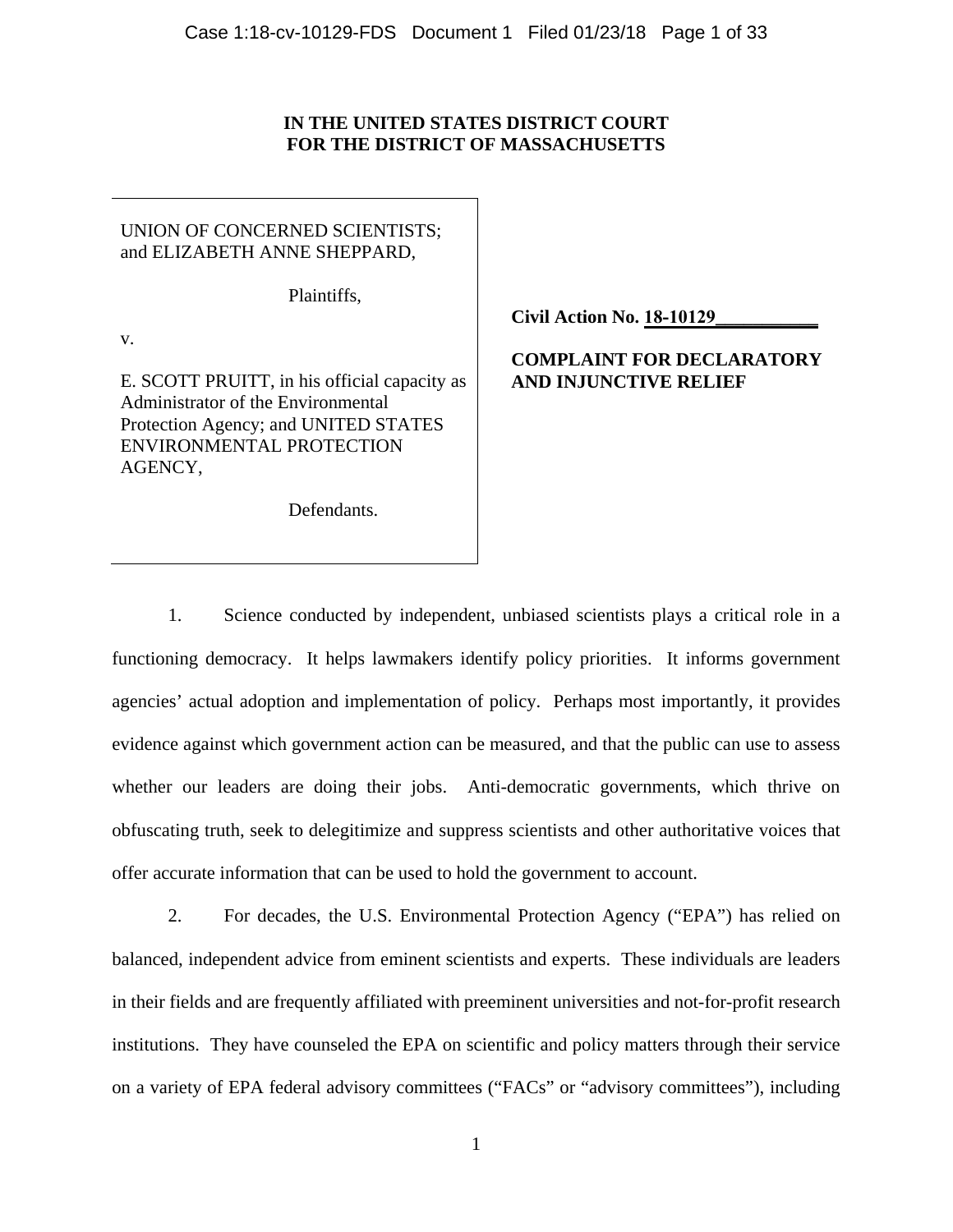#### Case 1:18-cv-10129-FDS Document 1 Filed 01/23/18 Page 2 of 33

the Science Advisory Board, the Board of Scientific Counsellors, and the Clean Air Scientific Advisory Committee, among others. Because the FACs help shape EPA policy, the EPA has historically worked scrupulously to ensure that they are fairly balanced, impervious to inappropriate influences, and focused on evaluating and presenting the best-available science so that the agency can make informed decisions about science policy.

3. This Complaint arises from a recent purge of eminent scientists from the EPA's advisory committees resulting from a Directive issued by Administrator E. Scott Pruitt. The Directive, which is further explained in an EPA Memorandum, prohibits scientists and experts who are recipients of EPA grants from serving on FACs, exempting employees of state, local, and tribal governments. *See* E. Scott Pruitt, *Strengthening and Improving Membership on EPA*  Federal Advisory Committees (Oct. 31, 2017), attached hereto as Exhibit A.<sup>1</sup> The effect of the ban, which has no precedent and no counterpart at any other federal agency or department, is to single out academic scientists and experts by excluding them from serving EPA in the public interest.

4. Although the Administrator's stated goal was to strengthen the "independence" of FAC members, the Directive does no such thing. The Memorandum explaining the Directive cites no evidence that the receipt of EPA grants causes any actual or potential conflict of interest. Indeed, no such evidence exists. As the U.S. Court of Appeals for the Fifth Circuit has concluded, "Working for or receiving a grant from [an agency], or co-authoring a paper with a person affiliated with the department, does not impair a scientist's ability to provide technical, scientific peer review of a study sponsored by . . . one of its agencies." *Cargill, Inc. v. United States*, 173 F.3d 323, 339 (5th Cir. 1999). To the contrary, if an agency "were required to exclude from peer

<sup>&</sup>lt;sup>1</sup> The EPA has issued two documents pertaining to the Directive: the Directive itself and a Memorandum setting forth the purported rationale for the Directive. Both are included in Exhibit A.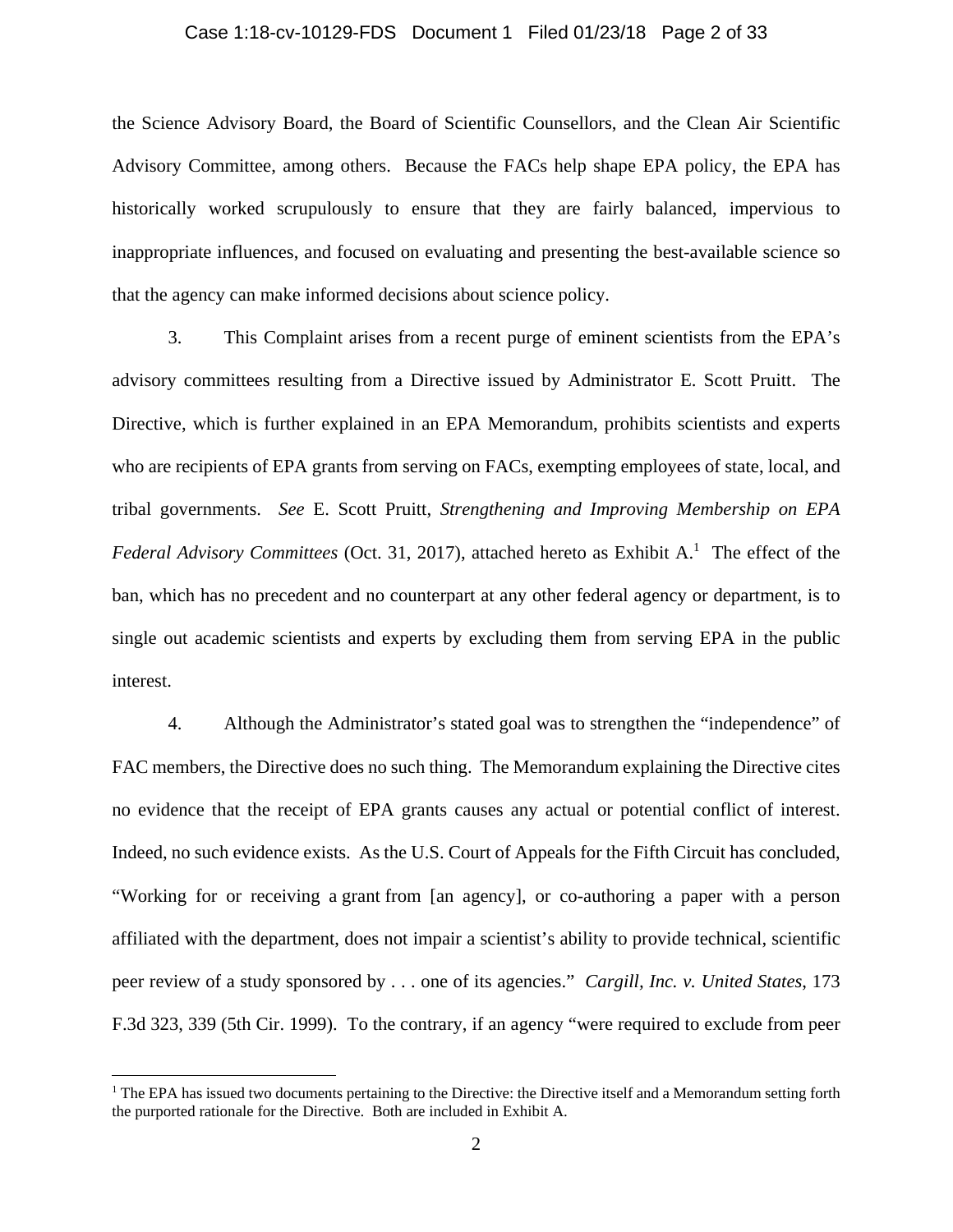#### Case 1:18-cv-10129-FDS Document 1 Filed 01/23/18 Page 3 of 33

review committees all scientists who somehow had been affiliated with the department, it would have to eliminate many of those most qualified to give advice." *Id.* The U.S. Department of Justice ("DOJ") has reached—and advocated for—the same conclusion. For example, DOJ recently argued that the fact that EPA has awarded grants to FAC members "does not establish that those members lack independence." Department of Justice, Memorandum of Points and Authorities In Support of Defendant's Motion to Dismiss at 34, *Energy & Envt'l Legal Inst. v. U.S. EPA*, Civ. Ac. No. 16-0915 (TSC) (D.D.C. July 15, 2016), ECF No. 11-1.

5. The Administrator's Memorandum, moreover, wholly fails to explain why scientists and experts who receive similar grant funding from other sources—for example, scientists affiliated with private industry and local government—fall outside the Directive's scope. Indeed, by effectively singling out academic members of the scientific community who are receiving EPA grants, and by making no effort to exclude others who stand to benefit far more significantly from agency action (or inaction), the Directive lays bare its real function: to stack the deck against scientific integrity.

6. The EPA has already used the Directive to begin reshaping the EPA's advisory committees in a meaningful way by replacing impartial, well-qualified scientists affiliated with academic and not-for-profit institutions. The effect is that private industry views will be overweighted and the affected FACs will no longer be fairly balanced in terms of the points of view represented.

7. The Directive is impeding the EPA's FACs from providing the valuable scientific and policy advice to the federal government for which they were created, all in contravention of EPA's ostensible purpose to constitute these committees with "qualified and knowledgeable candidates." Exhibit A at 3. It has harmed, and will continue to harm, the careers of countless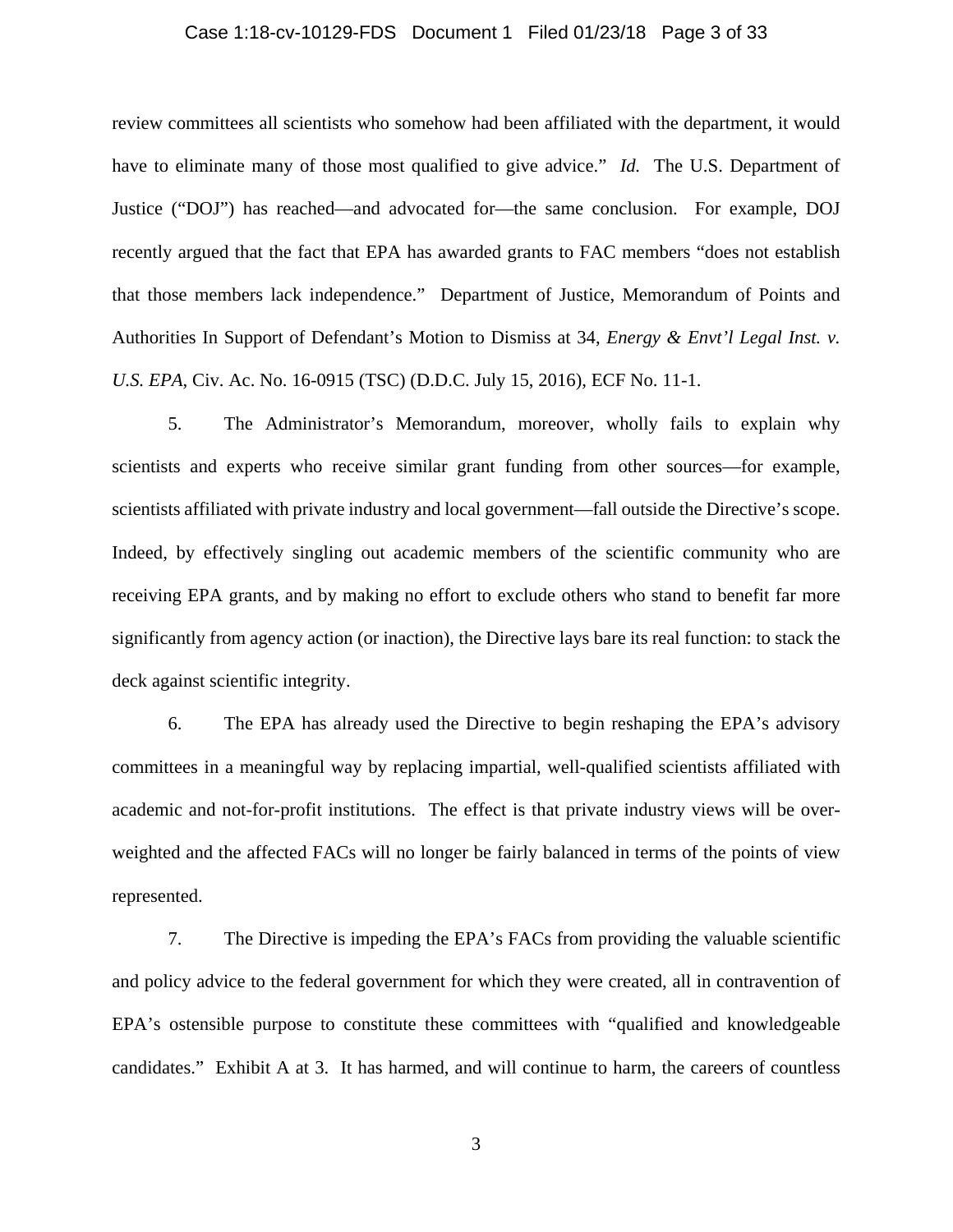#### Case 1:18-cv-10129-FDS Document 1 Filed 01/23/18 Page 4 of 33

not-for-profit and university-affiliated scientists and experts who wish to lend their expertise to impact science policy at a national level and serve their country on advisory boards, but are now barred from doing so.

8. Finally, the Directive is an attack on science itself, as it portrays legitimate, independent scientists—who provide accurate, evidence-based information backed by verifiable, peer-reviewed research in order to inform environmental policy—as just another interest group seeking to advance an agenda. The open exchange of accurate information is a touchstone of a functioning democracy, and required for ordinary citizens to participate in robust public discourse and hold government leaders accountable. This unprecedented Directive is an attempt to delegitimize and suppress the role of academic scientists advising the agency and, by extension, the results of their research.

9. The intent and effect of the ban is to disproportionately discount the viewpoints of academic scientists to the detriment of neutral, evidence-based science. Accordingly, the Directive is unlawful.

#### **THE PARTIES**

#### **I. The Plaintiffs**

#### **A. Union Of Concerned Scientists**

10. The Union of Concerned Scientists ("UCS") is a not-for-profit organization with the mission of conducting scientific analysis and research in the public interest, and representing the interests of the scientific community before all levels of the U.S. government. UCS seeks to ensure that the views of its 540,000 supporters and the broader scientific community, including those of the academic and not-for-profit scientific community, are fairly represented in government and on FACs. Through the UCS Center for Science and Democracy, UCS works to highlight the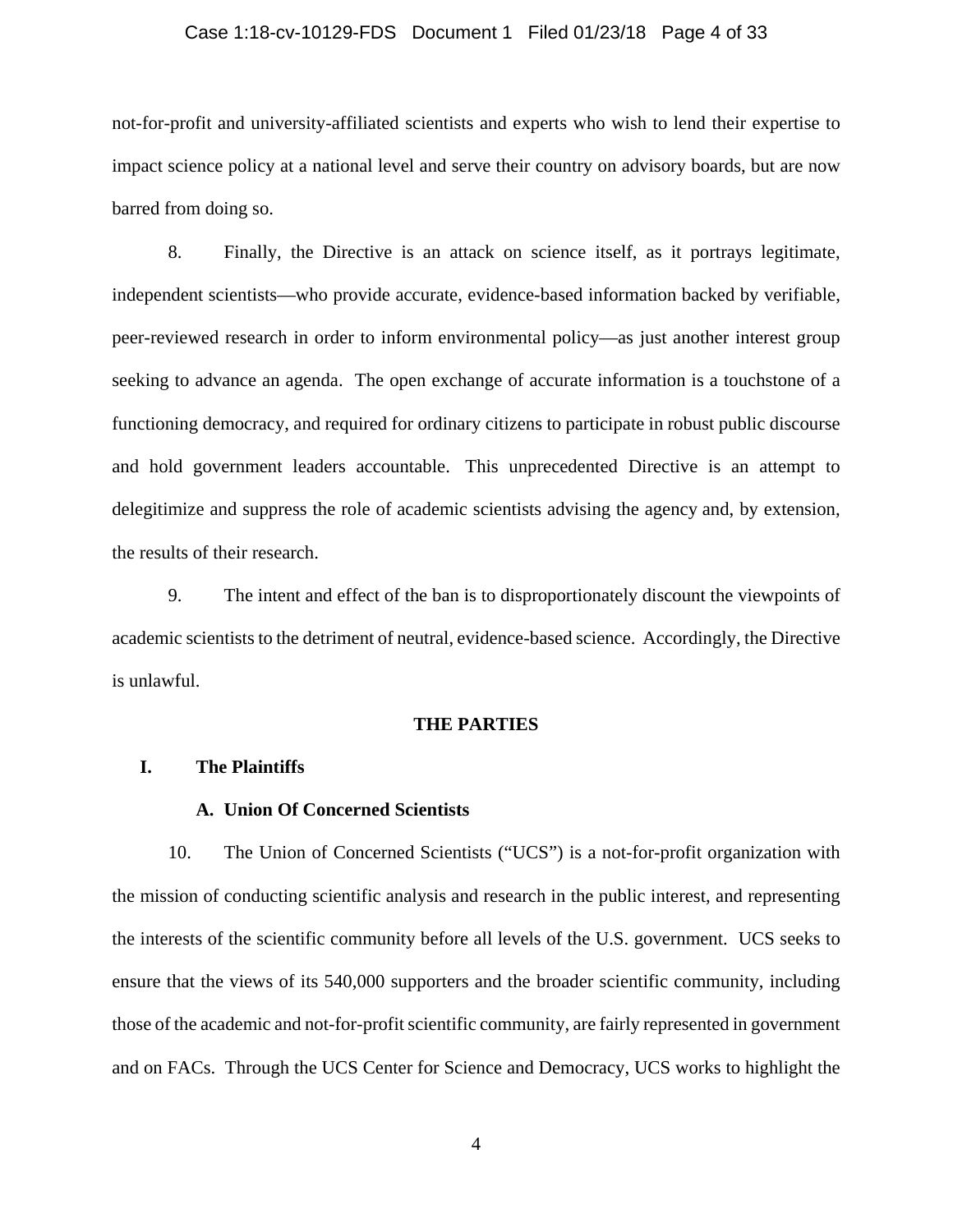#### Case 1:18-cv-10129-FDS Document 1 Filed 01/23/18 Page 5 of 33

role of impartial, consensus-driven science in solving the nation's most critical problems, and to strengthen the overall partnership between science and democracy. One of UCS's programs is the UCS Science Network, a membership organization for scientists with or working toward advanced degrees in life, physical, mathematical, or social sciences; professionals with or working towards advanced degrees in medicine or public health; engineers; and people with expertise in science history or science policy.

11. As an organization that seeks to ensure that the views of the scientific community are represented in government, UCS has a direct interest in ensuring that the advice given to the EPA and the Administrator by FACs fairly reflects the experience and expertise of UCS members and the scientific community as a whole, including the views of academic and not-for-profit scientists. Since the Directive precipitates the formation of FACs that do not fairly represent academic and not-for-profit scientists, the Directive has inhibited UCS from accomplishing its core mission of advancing and supporting the scientific community's interests in government. The Directive likewise has ensured that UCS's own views on and analysis of pressing issues—which are informed by the work of academic and not-for-profit scientists—will not be fairly represented on the EPA's FACs. The Directive thereby has caused injury to UCS.

12. UCS also seeks to advance the interests of its individual members and the members of the UCS Science Network, many of whom have been injured by the Directive and would benefit from the removal of the Directive. Numerous UCS members or members of the UCS Science Network are academic scientists who currently hold EPA grants and desire to serve on EPA FACs in the future, but are barred from doing so by the Directive. Other UCS members or members of the UCS Science Network currently serve on EPA advisory committees and would otherwise apply for or hold EPA grants, but are barred from doing so by the Directive. All told, approximately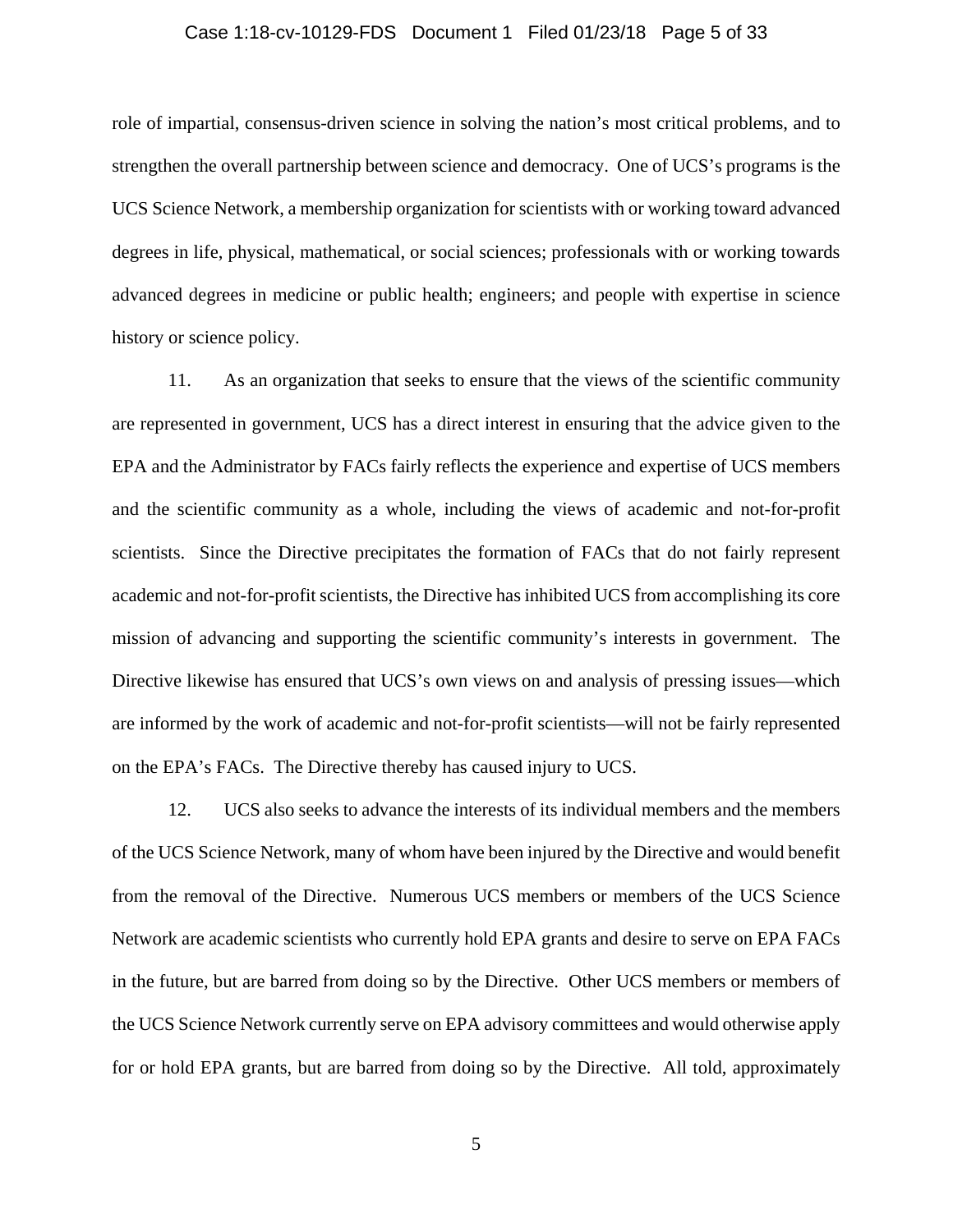#### Case 1:18-cv-10129-FDS Document 1 Filed 01/23/18 Page 6 of 33

fifteen members of the UCS Science Network were among the latest pool of 132 nominees to the Science Advisory Board ("SAB"); approximately 90 UCS Science Network members are current EPA grant recipients; and approximately 80 UCS Science Network members are currently on EPA advisory committees. In other words, UCS members and members of the UCS Science Network are directly affected by the Directive.

13. Staffing EPA's FACs in accordance with law is germane to the purpose of UCS. UCS advocates for evidence-based scientific research to inform government decisions, and that mission is advanced by fairly balanced and qualified EPA FACs. Fairly balanced FACs that include leading voices from *all areas* of the scientific community strengthen the relationship between science and the federal government that UCS seeks to build.

14. Neither the claims asserted nor the relief requested in this Action requires that UCS's individual members or members of the UCS Science Network participate directly. This Action concerns the validity of an agency-wide Directive affecting numerous UCS members, each in substantially the same way, and seeks relief that will remediate their injuries on a collective basis.

#### **B. Dr. Sheppard**

15. Dr. Elizabeth Anne ("Lianne") Sheppard is Professor and Assistant Chair of Environmental and Occupational Health Sciences and Professor of Biostatistics at the University of Washington. Her expertise includes observational study methods, the health effects of air pollution, exposure modeling, and measurement error in health effects studies. She currently serves as one of the seven members of the EPA Clean Air Scientific Advisory Committee ("CASAC") as a special government employee. She is eligible to be reappointed to an additional three-year term on the CASAC when her current term concludes.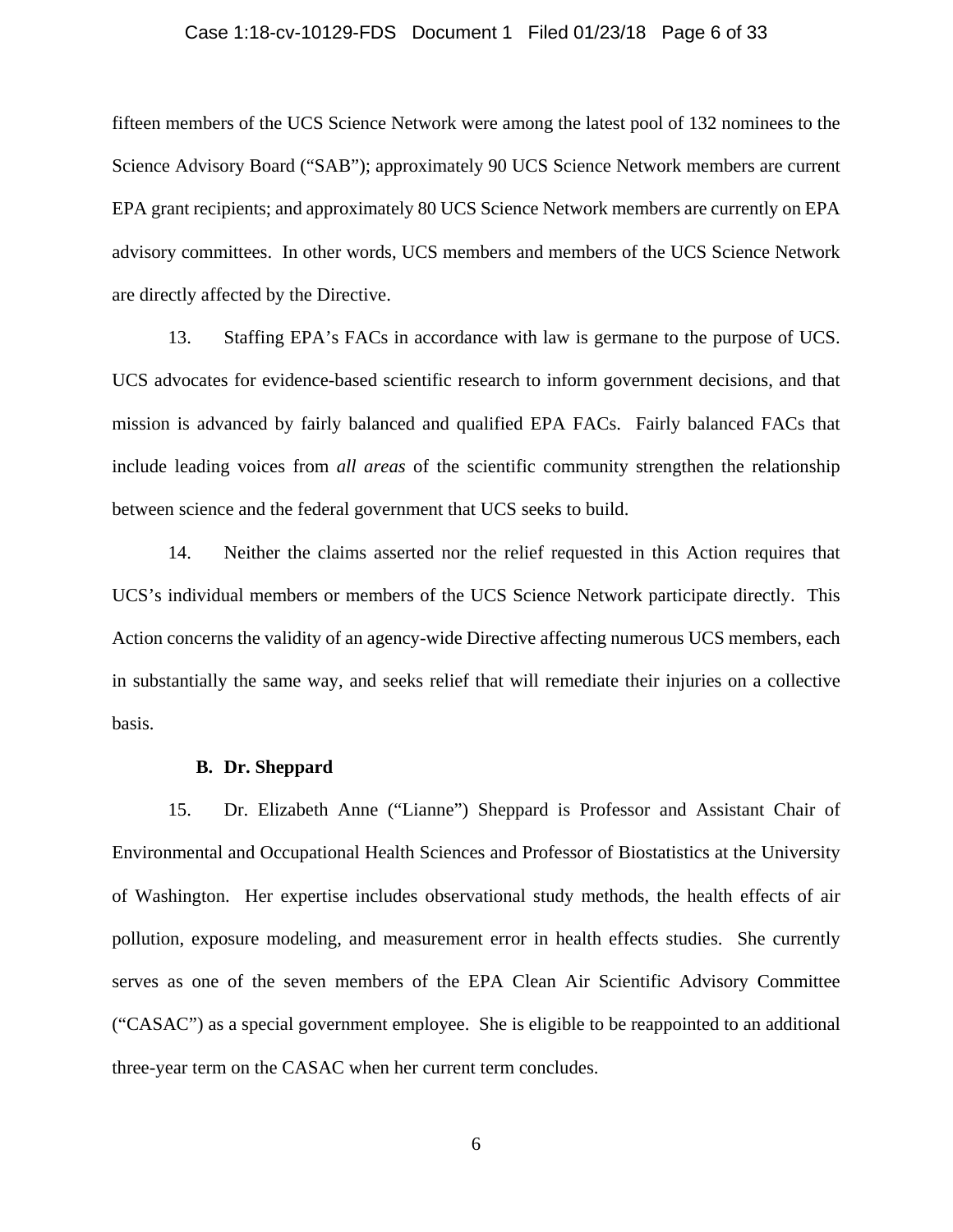#### Case 1:18-cv-10129-FDS Document 1 Filed 01/23/18 Page 7 of 33

16. Before the Directive was issued, Dr. Sheppard served on the CASAC and simultaneously held an EPA grant. As a result of the Directive, she was forced to give up her role as Co-Investigator on an EPA grant awarding approximately \$3 million for research on health effects of air pollution. Dr. Sheppard has not sought EPA grant funding for any future research.

17. If the Directive were rescinded, it is likely that Dr. Sheppard could reassume her role as Co-Investigator on the EPA grant that she gave up.

18. Dr. Sheppard would like to be considered for EPA research grant funding in the future *and* to continue serving on the CASAC. She views her participation on an EPA FAC as an important form of public service.

#### **II. The Defendants**

19. The U.S. Environmental Protection Agency ("EPA") is the agency of the federal government of the United States tasked with protecting human health and the environment. The EPA oversees and, through its Administrator, appoints and removes members of FACs on which UCS members have served and wish to serve.

20. Defendant E. Scott Pruitt is the Administrator of the EPA. He is sued in his official capacity.

#### **JURISDICTION AND VENUE**

21. This Court has jurisdiction under 28 U.S.C. § 1331. The Court has remedial authority pursuant to 5 U.S.C. § 702 and 28 U.S.C. § 2201.

22. Venue is proper pursuant to 28 U.S.C.  $\S 1391(e)(1)(C)$  because UCS resides in this District. Specifically, UCS is headquartered in Cambridge, Massachusetts.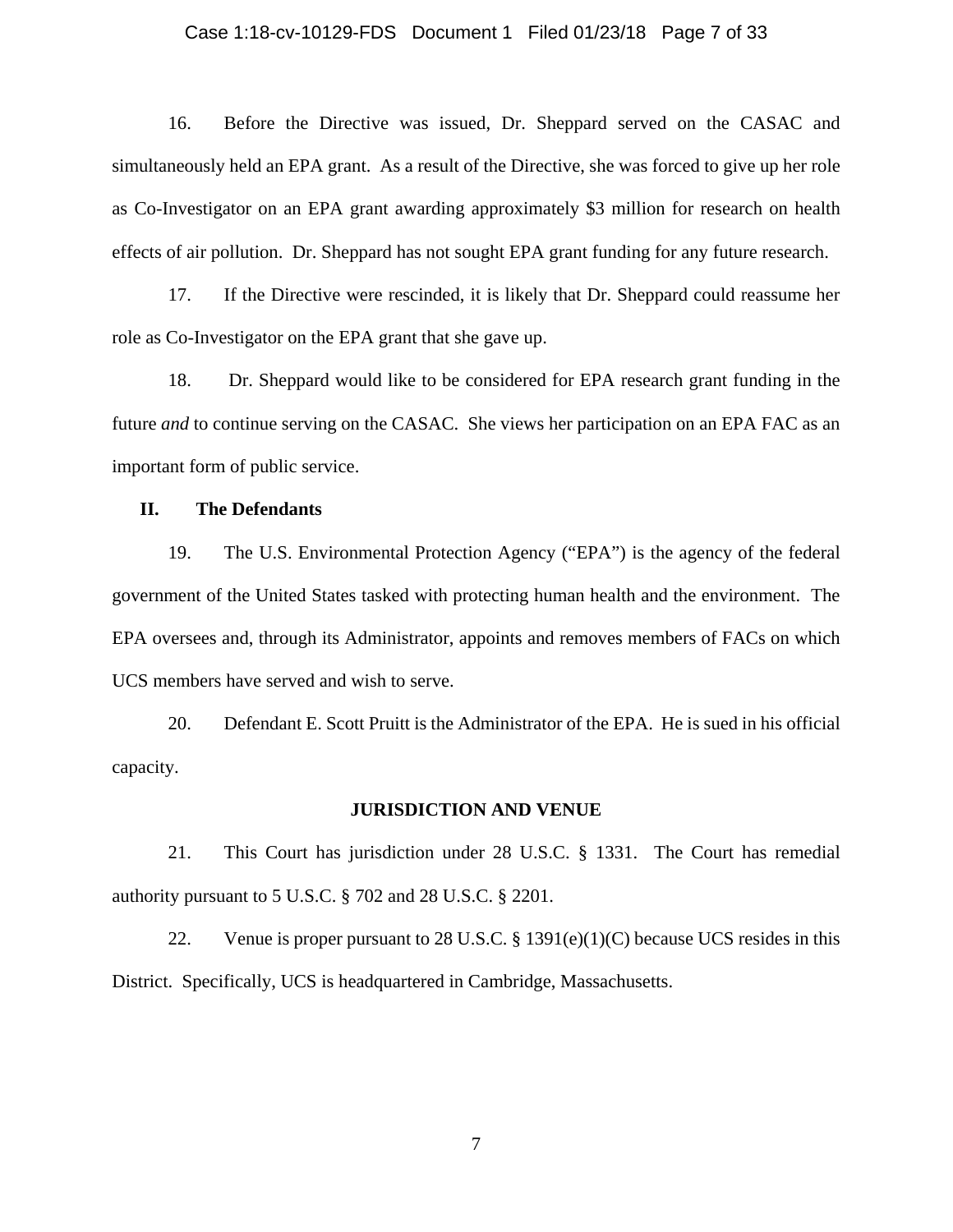### **FACTUAL ALLEGATIONS**

## **I. The EPA And Federal Advisory Committees**

23. The Federal Advisory Committee Act ("FACA"), 5 U.S.C. App. 2 § 1 *et seq.*, governs the establishment and operation of FACs across the federal government.

24. The EPA utilizes almost two dozen FACs consisting of eminent scientists and experts on topics relevant to the EPA's mission.

25. FACs provide crucial high-level scientific and policy advice that helps guide the EPA's decision-making on a wide range of topics. For instance, the CASAC, as its charter explains, advises on the Clean Air Act and ambient air quality standards and criteria. *See* CASAC U.S. EPA Charter (2017), attached hereto as Exhibit B. The SAB, per its charter, provides advice and recommendations on "[t]he adequacy and scientific basis of any proposed criteria document, standard, limitation, or regulation under the Clean Air Act, the Federal Water Pollution Control Act, the Clean Water Act, the Resource Conservation and Recovery Act, the Toxic Substances Control Act, the Safe Drinking Water Act, the Comprehensive Environmental Response, Compensation, and Liability Act, or any other authority of the Administrator." *See* SAB U.S. EPA Charter at 1-2 (2017), attached hereto as Exhibit C. And the Board of Scientific Counsellors ("BOSC"), according to its charter, provides advice and recommendations on, *inter alia*, the EPA Office of Research and Development's "research programs," "research management practices," "program development, progress, and research program balance." *See* BOSC U.S. EPA Charter at 1 (2016), attached hereto as Exhibit D.

26. The EPA's FACs have helped guide the EPA's response to some of today's most pressing problems. In 2013, for example, the SAB advised the EPA on the preferred model for evaluating the health effects of perchlorate, a chemical that can cause cancer and reproductive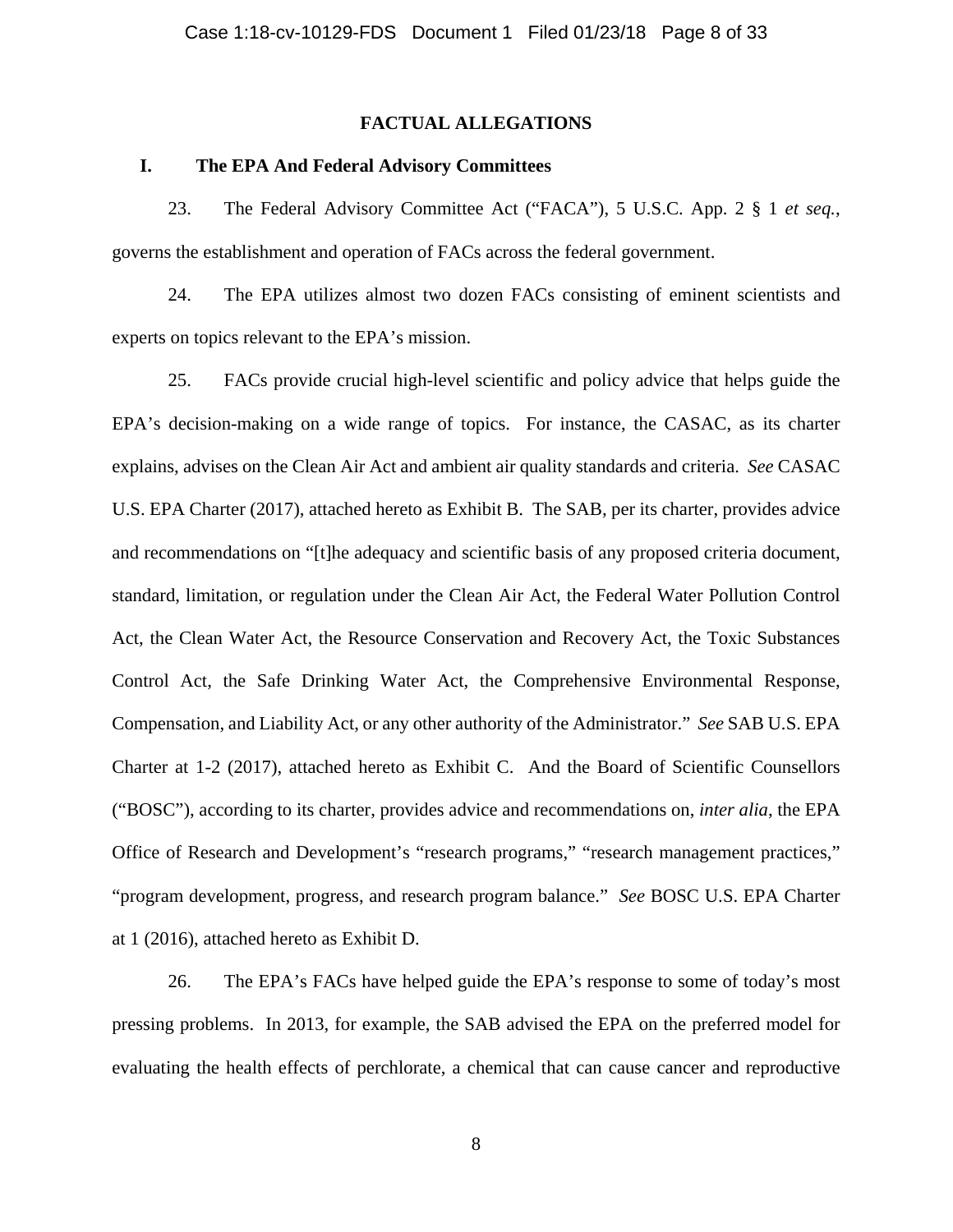### Case 1:18-cv-10129-FDS Document 1 Filed 01/23/18 Page 9 of 33

health and hormonal problems. That advice was used by the agency to help create a new standard for perchlorate in water, which is pending.<sup>2</sup> FACs also serve as a valuable check on the EPA's actions. For example, in 2016, the SAB concluded that the EPA did not use the required "best available science" standard when assessing whether natural gas exploration impacted drinking water supplies.<sup>3</sup>

27. The EPA's FACs do not award grants to scientists. On information and belief, the EPA's FACs have not historically made recommendations to EPA about who should receive grants.

28. Members of the EPA's FACs are appointed by the Administrator and typically serve terms of a defined length, usually either two or three years. Members normally are reappointed for a second term on their committee as a matter of course. The membership of EPA FACs includes subject-matter experts from varied backgrounds, including from the business and government sectors. Prior to the Directive, EPA FACs were well-balanced, representing the interests of a variety of viewpoints.

29. Traditionally, the FACs' membership comprises individuals with scientific training and has included numerous scientists affiliated with academic and not-for-profit institutions. Indeed, many FACs supervised by the EPA explicitly call for such representation. For example, the CASAC's charter requires that members "be persons who have demonstrated high levels of competence, knowledge, and expertise in scientific/technical fields relevant to air pollution and air quality issues." Exhibit B at 3. Similarly, the SAB's charter stipulates that members be

<sup>2</sup> U.S. EPA, *Perchlorate in Drinking Water*, https://www.epa.gov/dwstandardsregulations/perchlorate-drinking-water (last visited Jan. 22, 2018).

<sup>3</sup> Brady Dennis, *EPA's Science Advisers Challenge Agency Report On the Safety of Fracking*, Wash. Post (Aug. 12, 2016), https://www.washingtonpost.com/news/energy-environment/wp/2016/08/11/epas-science-advisers-challengeagency-report-on-the-safety-of-fracking/?utm\_term=.3f1954a5d93c.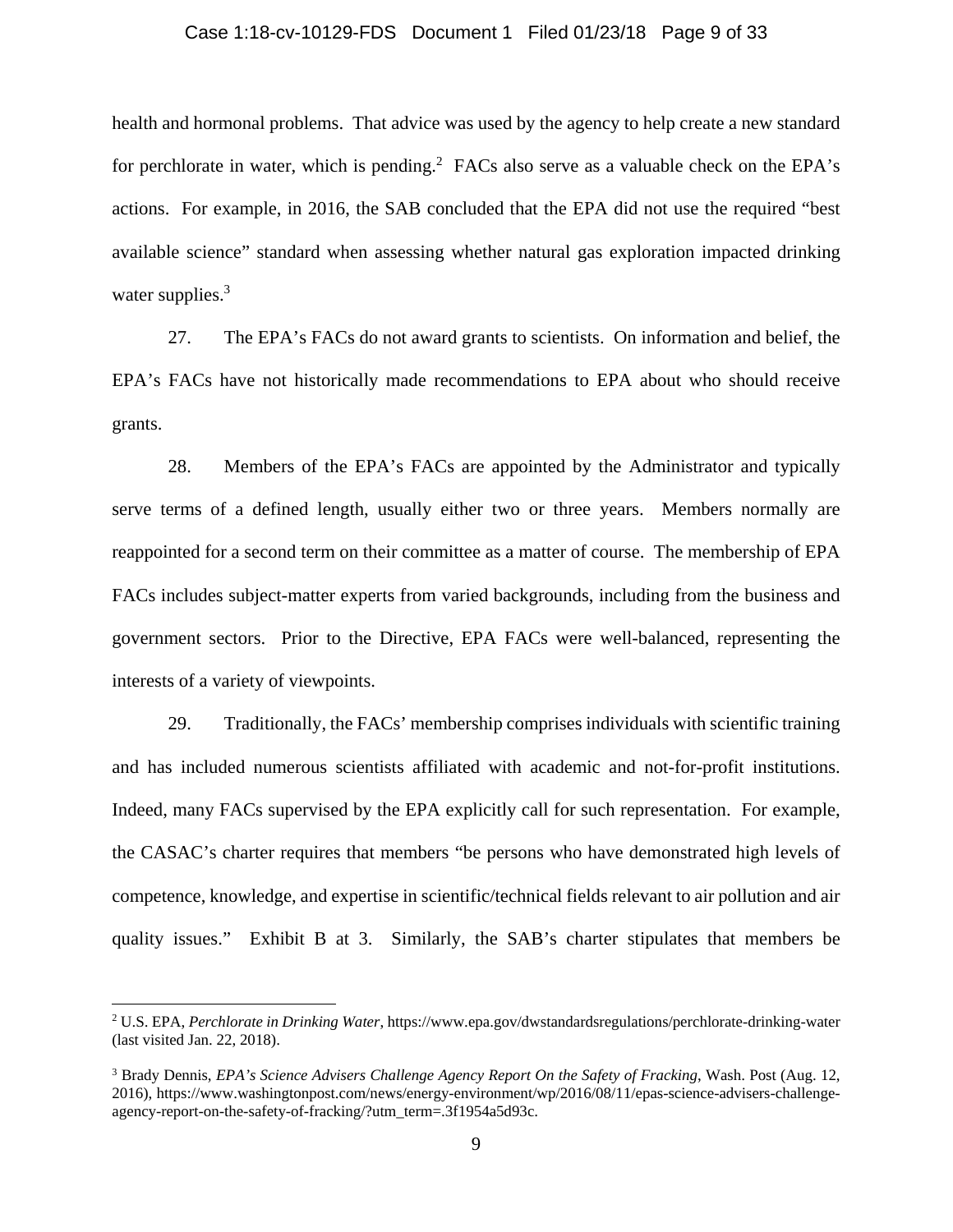#### Case 1:18-cv-10129-FDS Document 1 Filed 01/23/18 Page 10 of 33

"independent experts in the fields of science, engineering, and economics and other social sciences to provide a range of expertise required to assess the scientific and technical aspects of environmental issues." Exhibit C at 3.

30. The views of leading independent scientists and experts are necessary and crucial to operation of the EPA's FACs. FACs cannot provide expert, fairly balanced guidance on, for instance, the proper standards or limits under the Clean Air Act without the input of scientists who have devoted their lives to researching and understanding the effects of particulate matter in the air on human health. Likewise, FACs cannot provide expert, fairly balanced guidance on scientific criteria and standards under the Toxic Substances Control Act, the Comprehensive Environmental Response, Compensation, and Liability Act ("CERCLA"), the Federal Water Pollution Control Act, and many more important subjects without scientists who have meaningful scientific experience in fields such as biology, medicine, and toxicology. While the FACs provide highlevel advice to policymakers, their advice is informed by and predicated on scientific expertise that only trained, independent scientists can adequately provide.

31. Leading scientists aspire to, and do, serve on the EPA's FACs. Prior to the Directive, members included faculty from Harvard University, Stanford University, the Keck School of Medicine at the University of Southern California, and the University of Washington.<sup>4</sup> They included a member of the National Academy of Sciences Institute of Medicine, a Fulbright Scholar, and winners of the Francis Foundation Parker B. Francis Award, the Loveless Foundation Mary Hewitt Loveless Award, the 2017 Presidential Early Career Award for Scientists and Engineers, the CHRP Pediatric Research Award, and the University of Michigan School of Public

<sup>4</sup> *See* Sharon B. Jacobs, *Advising the EPA: The Insidious Undoing of Expert Government*, Harv. L. Rev. BLOG (Dec. 6, 2017), https://blog.harvardlawreview.org/advising-the-epa-the-insidious-undoing-of-expert-government/.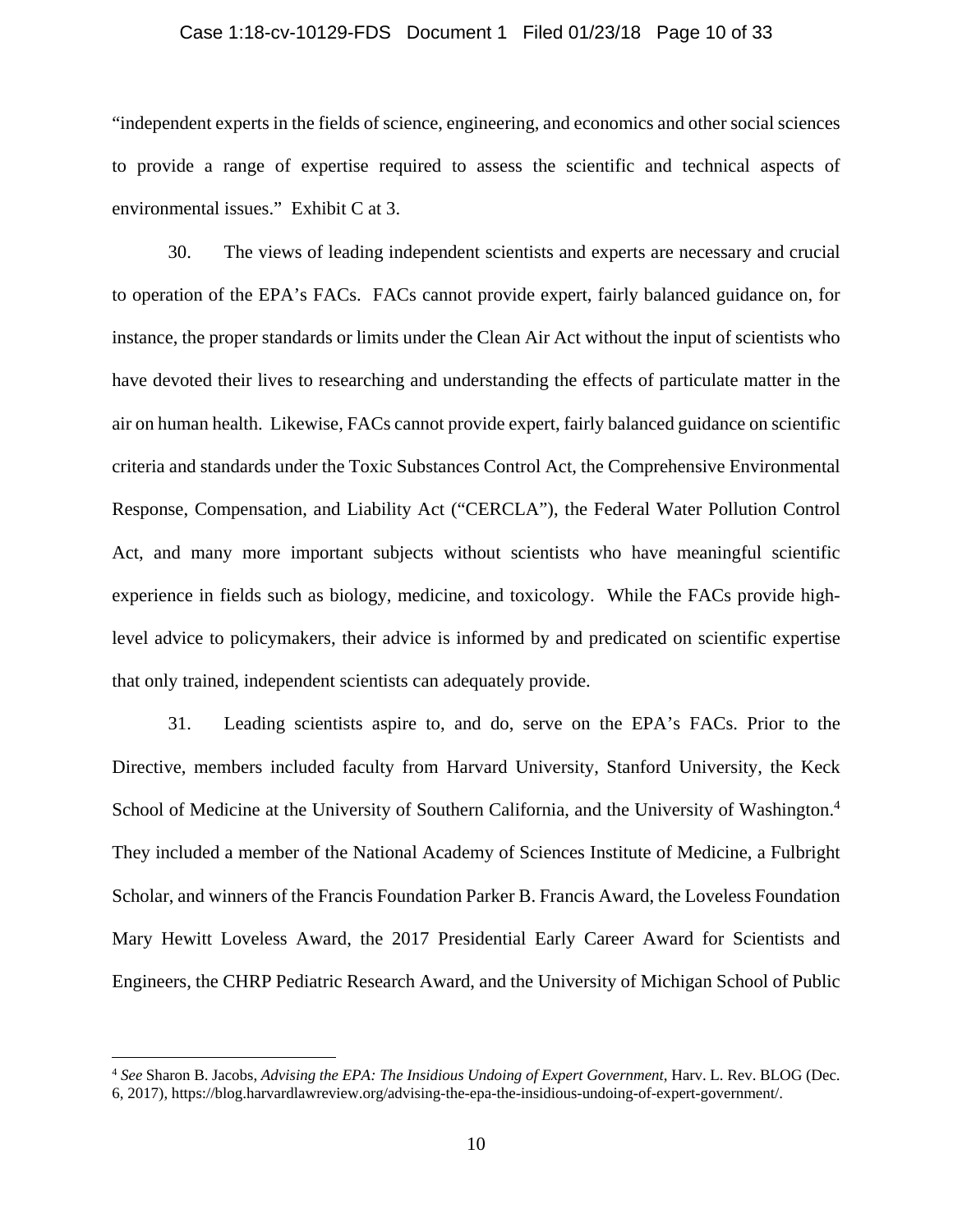### Case 1:18-cv-10129-FDS Document 1 Filed 01/23/18 Page 11 of 33

Health Excellence in Research Award.<sup>5</sup> These are all highly-qualified scientists committed to serving the public interest.

32. In addition to monetary compensation, which the EPA offers to members of some committees (including Dr. Sheppard for her work on the CASAC), service on an EPA advisory committee offers a unique opportunity for scientists to help shape public policy and contribute to the public good.

#### **II. The Directive**

 $\overline{a}$ 

33. On October 31, 2017, Administrator Pruitt promulgated a Directive and accompanying Memorandum titled "Strengthening and Improving Membership on EPA Federal Advisory Committees." Exhibit A at 2-6. The Directive and Memorandum contain a set of principles and instruction governing the composition of the FACs. One of those instructions provides as follows: "[I]t shall be the policy of the Agency that no member of an EPA federal advisory committee currently receive EPA grants, either as principal investigator or coinvestigator, or in a position that otherwise would reap substantial direct benefit from an EPA grant." Exhibit A at 4.

34. At a minimum, thousands of scientists affiliated with academic and not-for-profit institutions, who currently are in receipt of EPA grants, are no longer eligible to serve on FACs pursuant to the Directive. The EPA is administering 8,048 grants to individuals or groups affiliated

<sup>&</sup>lt;sup>5</sup> Robert J. Johnson curriculum vitae, http://www2.clarku.edu/departments/economics/facultyvita/Johnston.pdf; Catherine Karr Karr curriculum vitae, https://www.niehs.nih.gov/research/supported/translational/peph/currentissue/lists/2\_17/catharine\_karr\_m.d.\_ph.d.\_r eceives\_presidential\_early\_career\_award\_for\_scientists; Kari Nadeau curriculum vitae, https://med.stanford.edu/profiles/kari-nadeau?tab=bio; Ana V. Diez Roux curriculum vitae http://drexel.edu/dornsife/academics/faculty/Ana%20Diez%20Roux/; Kiros T. Berhane curriculum vitae, https://keck.usc.edu/faculty/kiros-t-berhane/.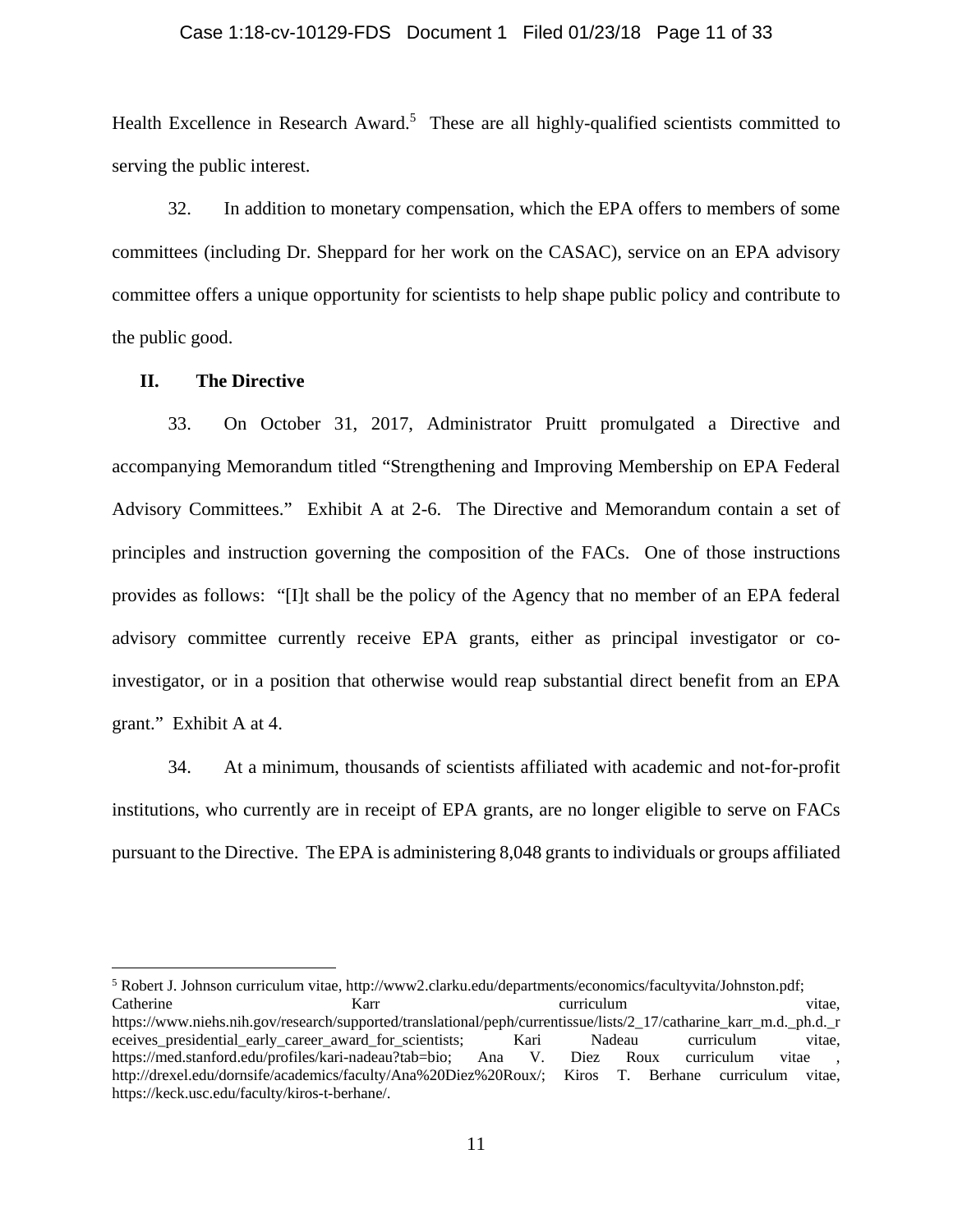### Case 1:18-cv-10129-FDS Document 1 Filed 01/23/18 Page 12 of 33

with public institutions of higher learning, private universities, and not-for-profit organizations.<sup>6</sup> Substantially all individuals serving as a principal investigator or co-investigator on these grants are ineligible to serve on EPA FACs—an outcome that is not at all necessary from the circumstances and one for which the pre-Directive conflict of interest scheme properly accounts.7

## **A. The Directive Is An Unexplained Departure From Long-Standing EPA Policy and Practice.**

35. The Directive breaks with longstanding EPA policy and practice. For decades, scientists in receipt of EPA grants have served without incident on EPA committees. Indeed, guidance from EPA grant recipients has proven highly valuable to the EPA precisely because EPA grant recipients, collectively, are some of the brightest minds and most uniquely qualified scientists in the United States.

36. The EPA's Office of the Inspector General ("OIG") has laid out the EPA's policy of allowing grant-holders to serve on EPA FACs. In a 2013 report, the OIG stated: "The EPA does not consider a prospective or current member's receipt of an agency or other federal research grant to create the basis for a financial conflict of interest." <sup>8</sup> The OIG further explained that "[t]his [policy] is consistent with other federal guidance in this area. For example, OMB's Final Bulletin on Peer Review states that . . . 'When an agency awards grants through a competitive process that includes peer review, the agency's potential to influence the scientist's research is limited. As

<sup>6</sup> U.S. EPA, Grant Awards Database, https://www.epa.gov/dwstandardsregulations/perchlorate-drinking-water https://yosemite.epa.gov/oarm/igms\_egf.nsf/recipient2?OpenView (last visited Jan. 22, 2018).

<sup>&</sup>lt;sup>7</sup> Neither the Directive itself nor the accompanying Memorandum specify how it will be determined whether a FAC member is subject to the Directive and who will make that determination. Likewise, neither document says anything about what actually constitutes a "substantial benefit" that would render an individual unable to serve on a FAC under the Directive. The documents do not offer any reasoned explanation for this lack of clarity, or offer any guidance on how it will be resolved. The ambiguity contrasts with the EPA's longstanding policy on scientific integrity, which commits the EPA to "transparency in its interactions with all members of the public." U.S. EPA, *Scientific Integrity Policy*, https://www.epa.gov/sites/production/files/2014-02/documents/scientific\_integrity\_policy\_2012.pdf.

<sup>8</sup> Office of the Inspector General, U.S. Environmental Protection Agency, Report No. 13-P-0387 at 9 (Sept. 11, 2013) ("OIG Report"), https://www.epa.gov/sites/production/files/2015-09/documents/20130911-13-p-0387.pdf.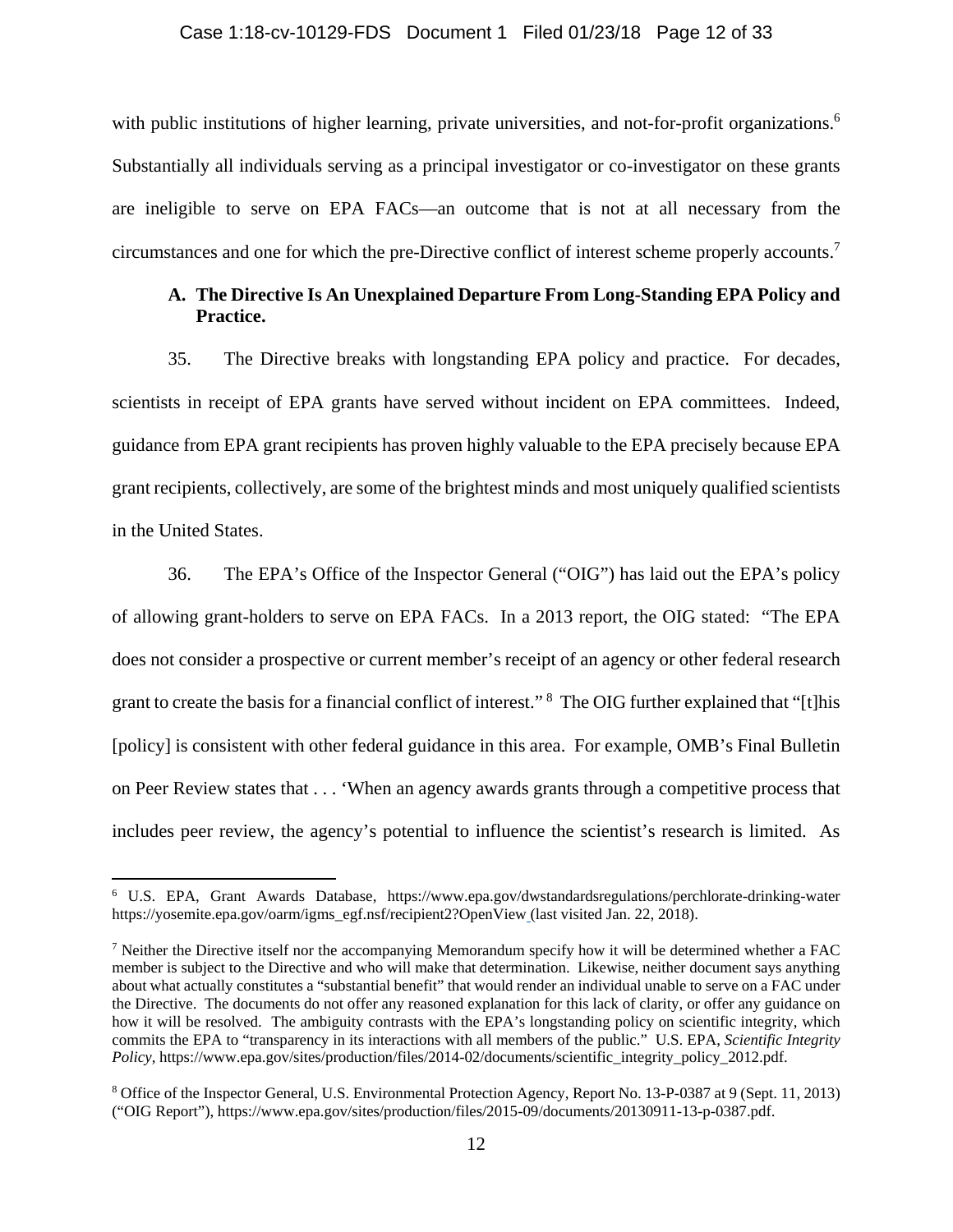#### Case 1:18-cv-10129-FDS Document 1 Filed 01/23/18 Page 13 of 33

such, when a scientist is awarded a government research grant through an investigator-initiated, peer-reviewed competition, there generally should be no question as to that scientist's ability to offer independent scientific advice to the agency on other projects."<sup>9</sup> The EPA's Peer Review Handbook articulates the same view as the OMB Final Bulletin on Peer Review.<sup>10</sup>

37. Additionally, prior to the Directive, the EPA already had detailed practices for identifying and addressing conflicts of interest. For example, whenever an individual is appointed to a FAC as a special government employee (how outside scientists typically are appointed)<sup>11</sup>, he or she must fill out the Confidential Financial Disclosure Form for Environmental Protection Agency Special Government Employees, EPA Form 3110-48, attached hereto as Exhibit E. That disclosure form calls for detailed information regarding a candidate's assets, employment, consulting work, paid expert testimony, and research or project funding. Exhibit E at 4-9. With respect to project funding, all prospective and active FAC members serving as special government employees ("SGEs") must report any research grants awarded during the past two years, identify whether the grant was awarded competitively or not, and provide the start and completion dates of the project. Those grants are reviewed as part of the process for identifying possible ethical conflicts. Exhibit E at 7. Additionally, an entire section of the Form 3110-48 addresses FAC candidates' impartiality. Exhibit E at 10 (asking, for example, "Do you know of any reason that you might be unable to provide impartial advice on the matter to come before the panel/committee/subcommittee or any reason that your impartiality in the matter might be

<sup>9</sup> *Id*. at 9-10.

<sup>&</sup>lt;sup>10</sup> U.S. Environmental Protection Agency, Science and Technology Policy Council Peer Review Handbook at 77 (4th ed. 2015).

<sup>&</sup>lt;sup>11</sup> *See* CASAC Charter, Exhibit B at 3 ("Members will generally serve as Special Government Employees"); SAB Charter, Exhibit C at 3; BOSC Charter, Exhibit D at 3 ("Most SAB members will serve as Special Government Employees"); BOSC Charter, Exhibit D at 3 (members "will serve as Special Government Employees").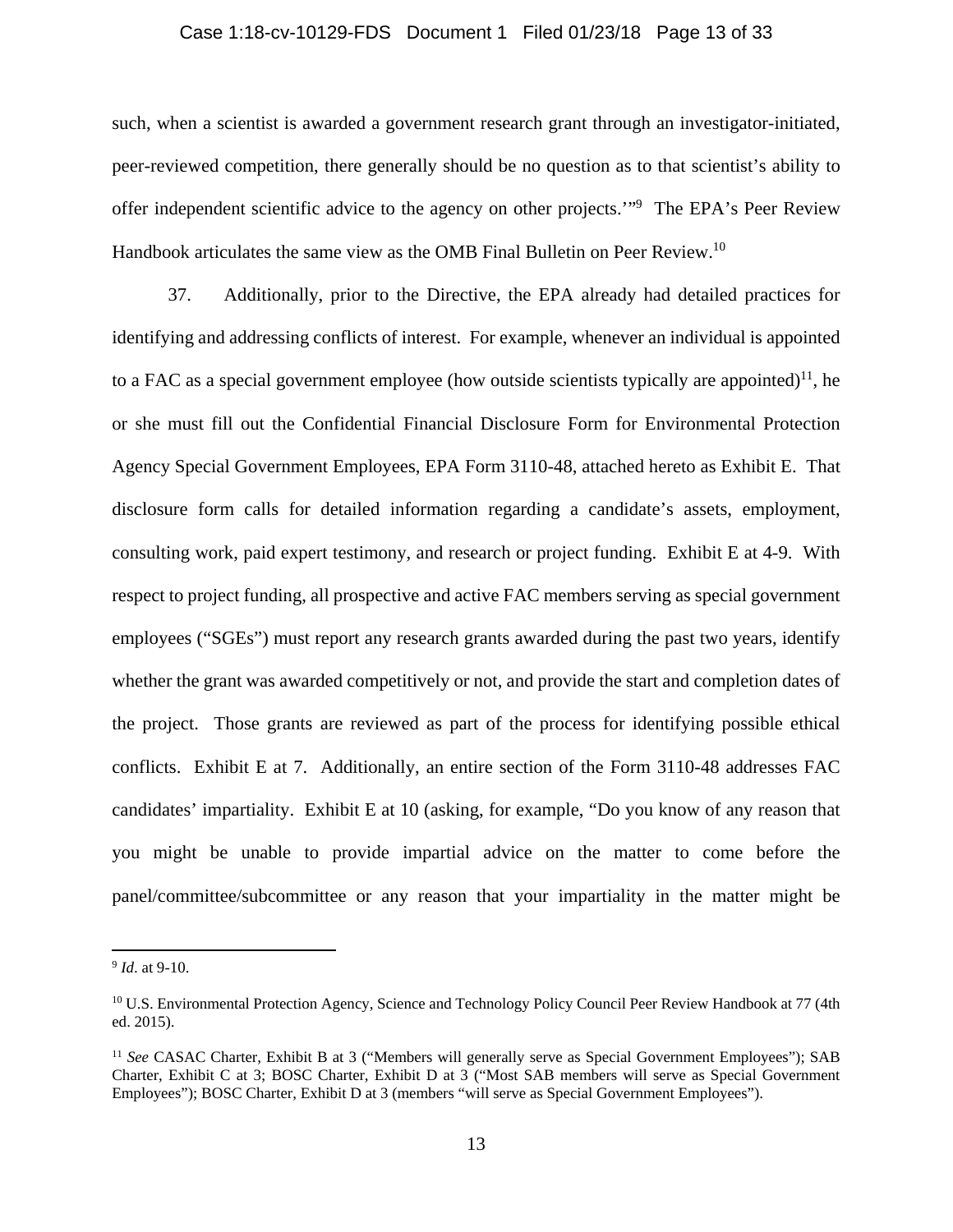#### Case 1:18-cv-10129-FDS Document 1 Filed 01/23/18 Page 14 of 33

questioned?"). Active FAC members "must also update their forms annually as well as before any particular matter is considered by a given member."<sup>12</sup> In its 2013 report, the OIG reviewed this protocol and determined that "The EPA has adequate procedures for identifying financial conflicts of interest."<sup>13</sup>

38. Neither the Directive nor the accompanying Memorandum provide a reasoned explanation for the EPA's change in policy, nor for why the OIG's 2013 conclusions no longer are valid.

39. The Memorandum's discussion of the shift in policy consists of three sentences: "Non-governmental and non-tribal members in direct receipt of EPA grants while serving on an EPA FAC can create the appearance or reality of potential interference with their ability to independently and objectively serve as a FAC member. FAC members should be motivated by service and committed to providing informed and independent expertise and judgment. Ensuring FAC member independence strengthens the integrity, objectivity and reliability of EPA FACs." Exhibit A at 4.

40. For his part, Administrator Pruitt has relied on the Bible to justify the Directive. He has stated: "Joshua says to the people of Israel: choose this day whom you are going to serve." "This is sort of like the Joshua principle—that as it relates to grants from this agency, you are going to have to choose either service on the committee to provide counsel to us in an independent fashion or chose [sic] the grant."<sup>14</sup>

<sup>12</sup> OIG Report at 9; *see also* Exhibit E at 1.

<sup>&</sup>lt;sup>13</sup> OIG Report at 10.

<sup>14</sup> Dino Grandoni, *The Energy 202: Pruitt Cites Bible In Ending Way EPA Committees Staffed*, Wash. Post (Nov. 1, 2017), https://www.washingtonpost.com/news/powerpost/paloma/the-energy-202/2017/11/01/the-energy-202-pruittcites-bible-in-ending-way-epa-committees-staffed/59f8f39c30fb0468e7653f76/.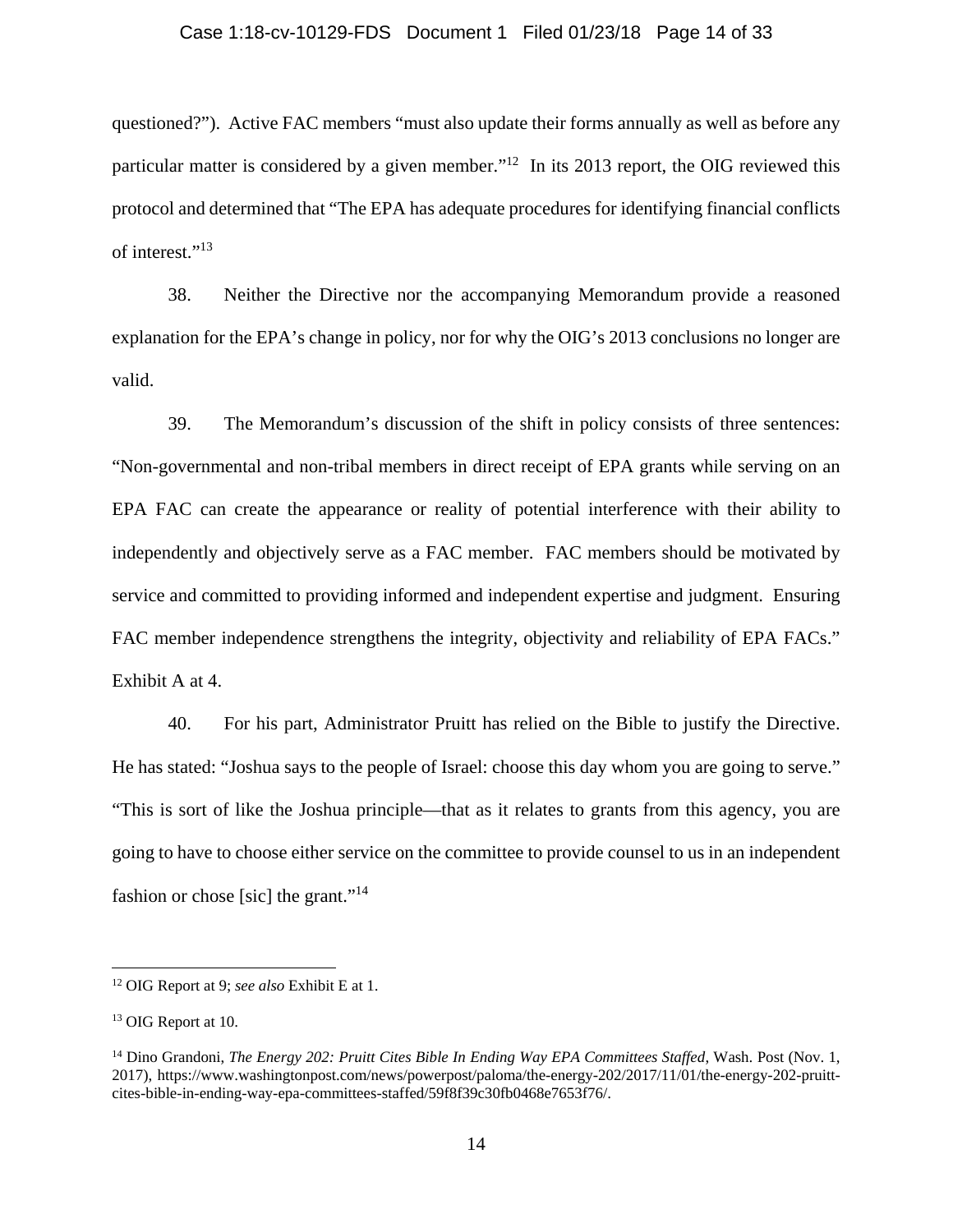#### Case 1:18-cv-10129-FDS Document 1 Filed 01/23/18 Page 15 of 33

41. On information and belief, no other agency or department that uses FACs has adopted a policy analogous to the Directive.

#### **B. The Directive Singles Out And Targets Academic Scientists.**

42. For reasons that are not clearly articulated, the Directive excludes "state, tribal or local government agency recipients of EPA grants" from its prohibition on FAC membership. Exhibit A at 4. In other words, scientists who are affiliated with state, tribal, or local governments and receive EPA grants may continue to serve on EPA FACs, but scientists who are affiliated with academic or not-for-profit institutions and receive EPA grants may not continue to do so.

43. The Directive also does not include any equivalent instruction covering scientists employed in private industry. Thus, a scientist employed by a company that is directly affected by the work of an EPA FAC may serve on that FAC consistent with the Directive, but a scientist who receives an EPA grant may not serve on *any* FAC under the Directive, even one that has nothing to do with his or her grant.

44. The Directive itself has practically no effect on scientists working in the private sector, as such individuals almost never receive EPA grants. (Presently, just three for-profit organizations are in receipt of EPA grants.)<sup>15</sup> Accordingly, a natural result of the Directive is that there will be substantially more seats on the EPA's FACs held by private industry representatives with a profit motive to advise the EPA to reach certain conclusions, while substantially fewer seats will be held by academic and not-for-profit scientists. The Memorandum offers no explanation for Defendant Pruitt's failure to issue an equivalent restriction covering scientists affiliated with private industry.

<sup>15</sup> U.S. EPA, Grant Awards Database, https://yosemite.epa.gov/oarm/igms\_egf.nsf/recipient2?OpenView (last visited Jan. 22, 2018).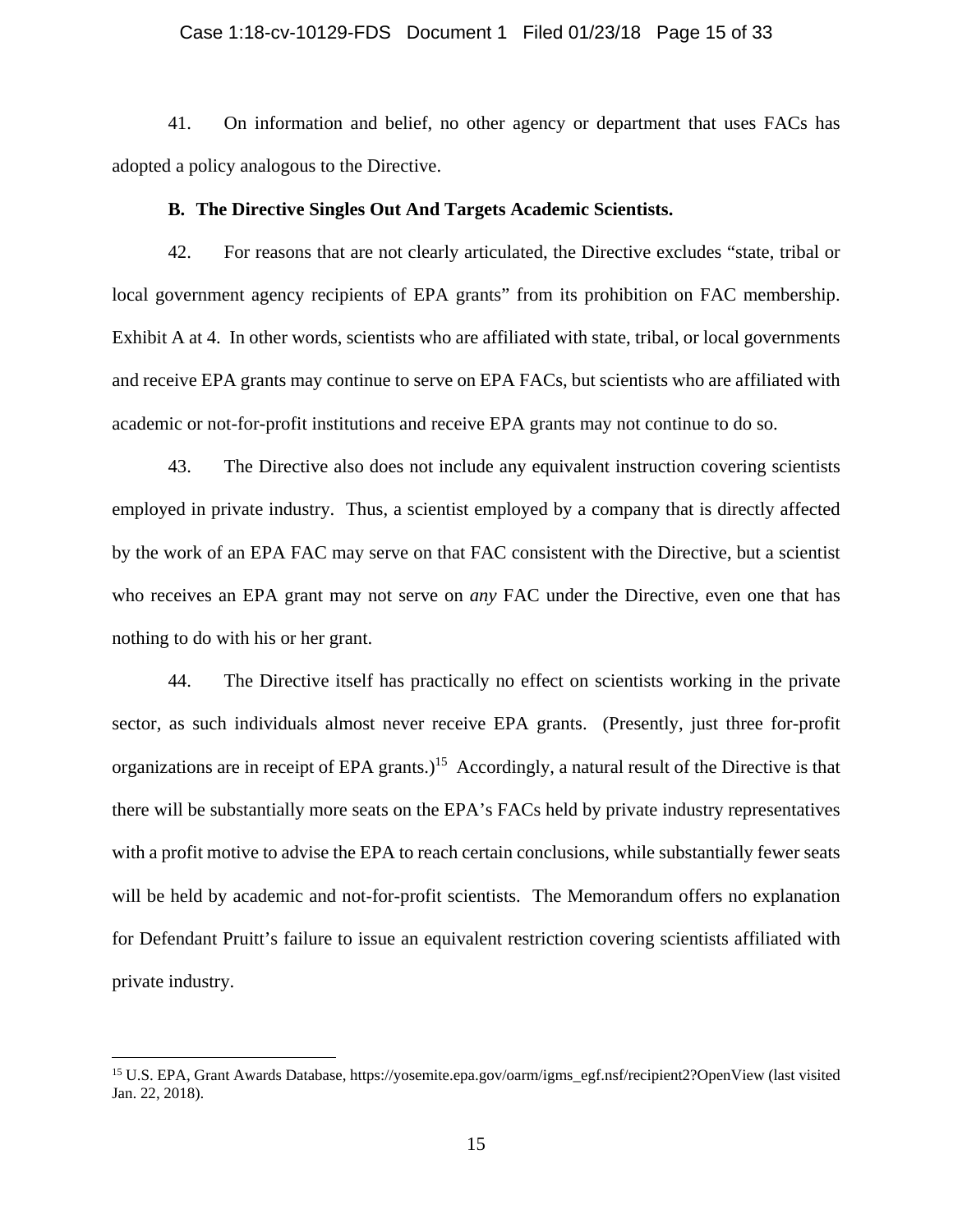### Case 1:18-cv-10129-FDS Document 1 Filed 01/23/18 Page 16 of 33

45. These features of the Directive demonstrate that it singles out academic and notfor-profit scientists. As past actions of Defendants make clear, this purpose and effect aligns with other actions that have limited the influence of independent academic scientists, and their research, within the EPA and in the federal government generally. For instance, in June 2017, Administrator Pruitt gave notice to dozens of members of the BOSC that their terms would not be renewed.<sup>16</sup> And in August 2017, the Administration disbanded the Advisory Committee for the Sustained National Climate Assessment, a panel chartered by the National Oceanic and Atmospheric Administration that was working on an important report dealing with climate change.<sup>17</sup> The Directive is in the same vein as these actions.

46. The Directive is consistent with broader actions to amplify the influence of regulated industries at the EPA at the expense of the environment and public health. For instance, in the approximately ten months since Administrator Pruitt took charge of the agency, he has met with environment and public health groups twelve times. During the same time period, he has met with representatives of regulated industry 218 times.<sup>18</sup> By bringing about the replacement of academic researchers with representatives of regulated industries, the Directive furthers the EPA's *promotion* of regulatory capture rather than serving as a guard against it.

<sup>16</sup> Chris Mooney & Juliet Eilperin, *EPA Just Gave Notice To Dozens of Scientific Advisory Board Members That Their Time Is Up*, Wash. Post (June 20, 2017), https://www.washingtonpost.com/news/energyenvironment/wp/2017/06/20/trump-administration-to-decline-to-renew-dozens-of-scientists-for-key-epa-advisoryboard/?utm\_term=.02fccc71e7c4.

<sup>17</sup> Juliet Eilperin, *The Trump Administration Just Disbanded a Federal Advisory Committee on Climate Change*, Wash. Post (Aug. 20, 2017), https://www.washingtonpost.com/news/energy-environment/wp/2017/08/20/the-trumpadministration-just-disbanded-a-federal-advisory-committee-on-climate-change/.

<sup>18</sup> Brandy Dennis & Juliet Eilperin, *How Scott Pruitt Turned the EPA into One of Trump's Most Powerful Tools*, Wash. Post (Dec. 31, 2017), https://www.washingtonpost.com/national/health-science/under-scott-pruitt-a-year-oftumult-and-transformation-at-epa/2017/12/26/f93d1262-e017-11e7-8679 a9728984779c\_story.html?utm\_term=.c4a34d213b70.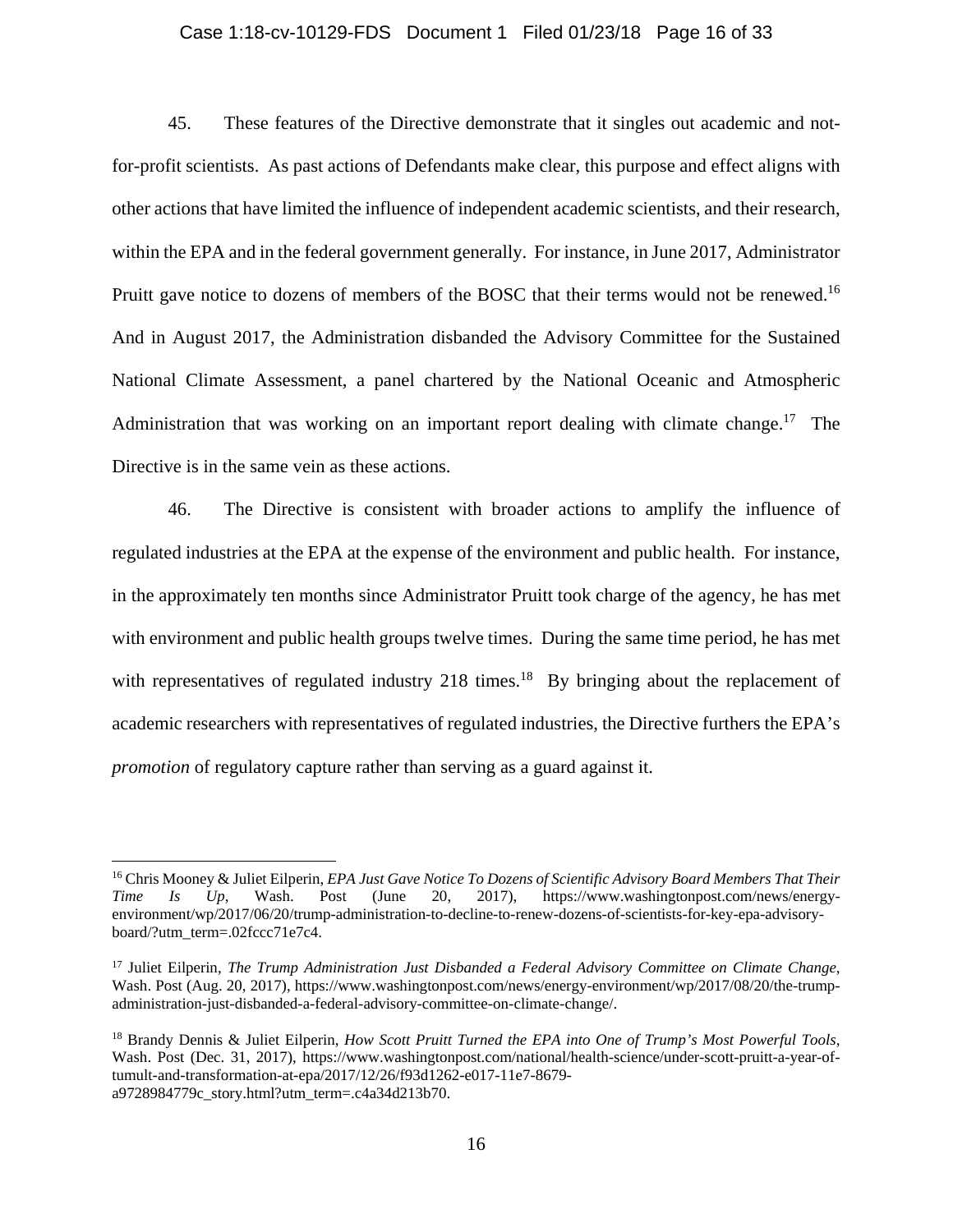#### Case 1:18-cv-10129-FDS Document 1 Filed 01/23/18 Page 17 of 33

47. The result of the Directive is to undermine scientific integrity. As numerous studies have shown, industry-affiliated scientists are more likely to reach pro-industry conclusions than are their non-industry-affiliated counterparts. Research has demonstrated, for example, that "the only factor associated with [a review article] concluding that passive smoking is not harmful was whether an author was affiliated with the tobacco industry";<sup>19</sup> that industry-associated trials found a lower probability that dental implants would fail; $^{20}$  and that industry-funded spine research demonstrated a statistically greater likelihood of reporting positive results.<sup>21</sup> Although issued in the name of "integrity, objectivity and reliability," the Directive is having the opposite effect. Exhibit A at 4.

## **C. Separate Federal Laws And Regulations Governing Conflicts Of Interest Permit Grant Holders To Serve On FACs And Conflict With The Directive.**

48. Apart from the Directive, separate federal laws governing ethics and conflicts of interest have long regulated, and continue to regulate, the participation of most scientists on FACs. Federal law sets out a comprehensive scheme for ensuring that government employees are free from conflicts of interest. This regime applies to all government employees, including both regular government employees ("RGEs") and SGEs. The vast majority of scientists serving on FACs do so as SGEs or (less commonly) as RGEs, so this regime applies to the vast majority of scientists serving on EPA advisory committees.

<sup>19</sup> Deborah E. Barnes & Lisa A. Bero, *Why Review Articles on the Health Effects of Passive Smoking Reach Different Conclusions*, 279 JAMA 1566 (1998), https://www.ncbi.nlm.nih.gov/pubmed/9605902.

<sup>20</sup> Antoine Popelut et al., *Relationship Between Sponsorship and Failure Rate of Dental Implants: A Systematic Approach*, PLoS ONE, Apr. 21, 2010, http://journals.plos.org/plosone/article?id=10.1371/journal.pone.0010274.

<sup>21</sup> Rahul V. Shah, *Industry Support and Correlation To Study Outcome for Papers Published In Spine*, 30 Spine 1099 (2005), https://www.ncbi.nlm.nih.gov/pubmed/15864166.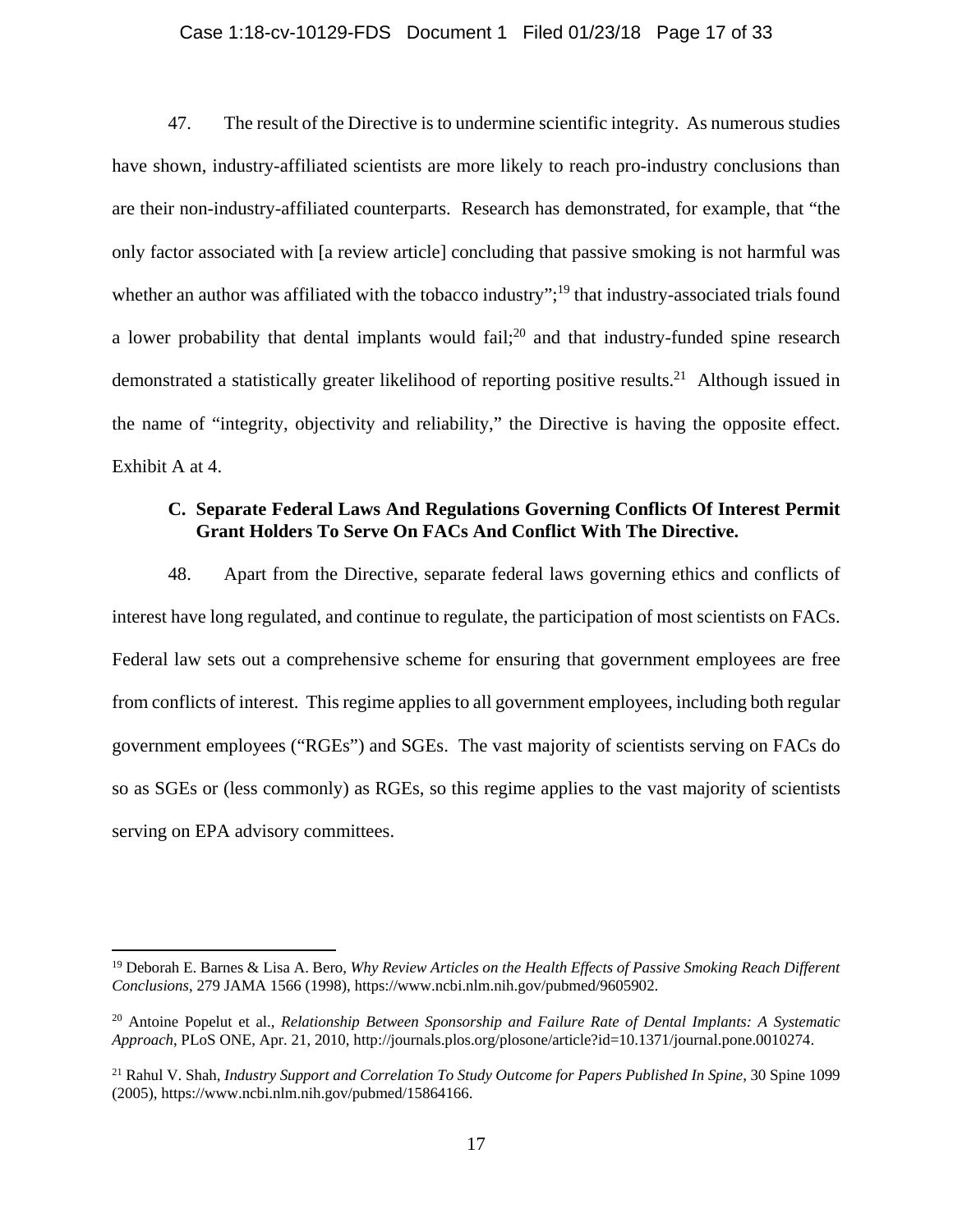#### Case 1:18-cv-10129-FDS Document 1 Filed 01/23/18 Page 18 of 33

49. Before the Directive was issued, the only financial limitations on SGEs' service on EPA FACs were those imposed by uniform federal ethics rules.

50. 18 U.S.C. § 208 is the primary statutory source of conflict-of-interest prohibitions applicable to FACs. Section 208(a) establishes a broad criminal prohibition on financial conflicts of interest, and § 208(b) establishes exceptions to that prohibition.

51. 18 U.S.C. § 208(d)(2) authorizes the Office of Government Ethics ("OGE") to promulgate "uniform" regulations to implement the provisions of § 208(b). Such regulations "shall . . . list and describe exemptions" and "provide guidance with respect to the types of interests that are not so substantial as to be deemed likely to affect the integrity of the services the Government may expect from the employee." 18 U.S.C. § 208(d)(2).

52. Executive Order 12731 further reinforces OGE's authority to promulgate uniform federal ethics rules. That Executive Order directs OGE to establish ethics regulations for executive branch employees, which constitute "a single, comprehensive, and clear set of executive-branch standards of conduct." Exec. Order No. 12,731 § 201(a), 55 Fed. Reg. 42, 547 (Oct. 17, 1990).

53. In 18 U.S.C. § 208, Congress set up a carefully articulated scheme designed to strike a delicate balance between protecting against conflicts of interest and ensuring that talented individuals can continue to serve in government. Indeed, the statute's legislative history states that the statute seeks to balance the goals of "protecting government integrity" and of enabling agencies to harness the best available "skill, talent, and experience" in hiring part time employees. $22$ Likewise, soon after the statute was enacted, the Attorney General promulgated a memorandum that described the statute's purpose as "to help the Government obtain the temporary or intermittent services of persons with special knowledge and skills whose principal employment is

 $22$  S. Rep. No. 87-2213 at 6-7 (1962), as reprinted in 1962 U.S.C.C.A.N. 3852, 3855-56.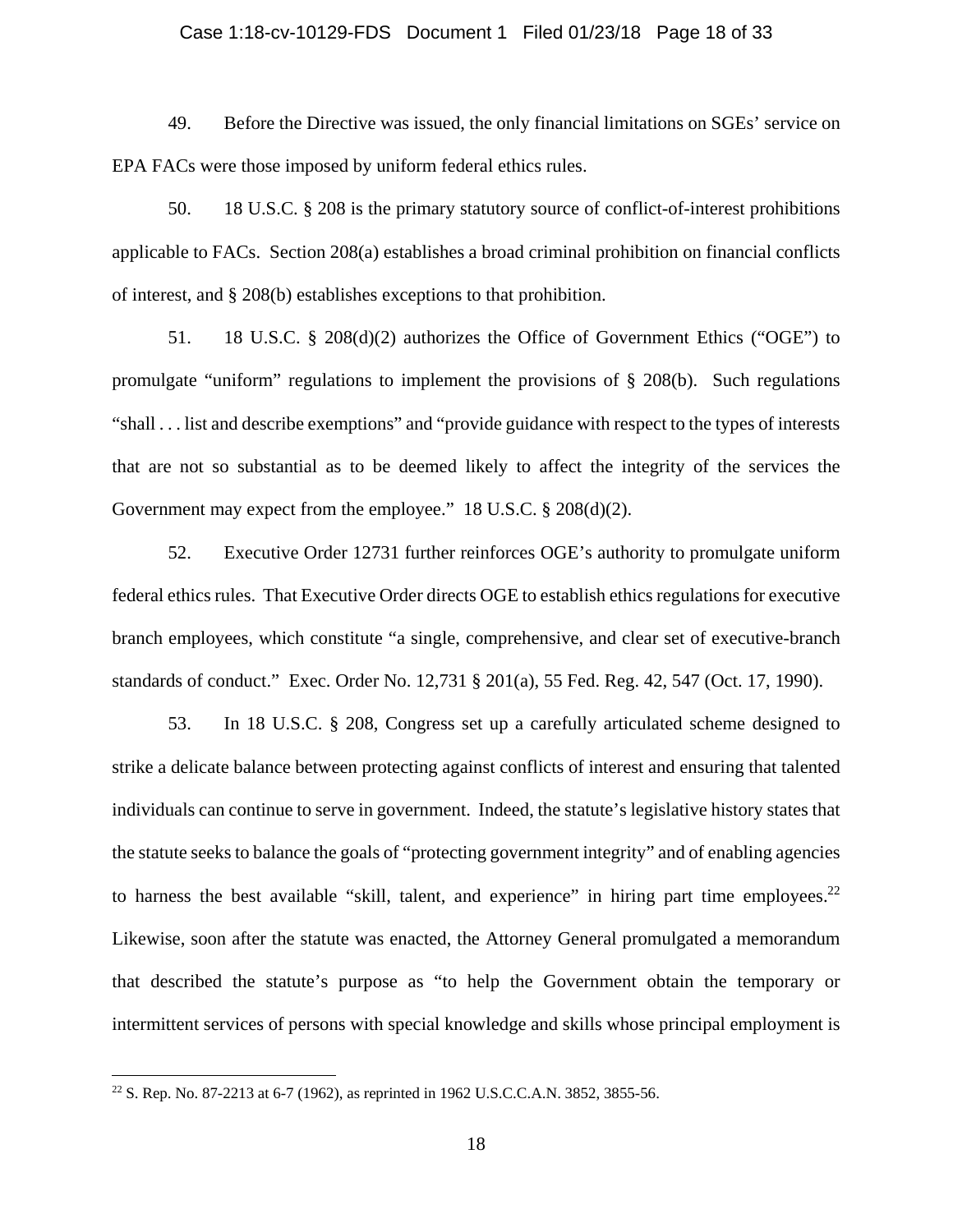#### Case 1:18-cv-10129-FDS Document 1 Filed 01/23/18 Page 19 of 33

outside the Government," and positioned the statute as a departure from prior requirements which were "unnecessarily severe" and "impeded the departments and agencies in the recruitment of experts for important work."<sup>23</sup>

54. The existing laws and regulations make clear that individuals holding EPA grants *can* serve on FACs without creating a conflict of interest, and the Directive inexplicably contravenes this statutory scheme.

55. *First*, 18 U.S.C. § 208(a) prohibits an executive branch employee from participating "personally and substantially" in any "particular matter" in which he or she has a "financial interest." *See* 5 C.F.R. § 2635.402(a). Regulations promulgated by the Office of Government Ethics have elaborated on this prohibition.

- a. A "particular matter encompasses only matters that involve deliberation, decision, or action that is focused upon the interests of specific persons, or a discrete and identifiable class of persons." It "does *not* extend to the consideration or adoption of *broad policy options* that are directed to the interests of a large and diverse group of persons." 5 C.F.R. § 2635.402(b)(3) (emphases added).
- b. A violation occurs only where the particular matter will have a "direct and predictable" effect on the employee's financial interest. 5 C.F.R. § 2635.402(a). A direct and predictable effect is one that has "a close causal link" between the decision made and a financial effect, and where there is a "real, as opposed to a speculative possibility that the matter will affect the financial interest." 5 C.F.R.  $§$  2635.402(b)(1).

<sup>&</sup>lt;sup>23</sup> Dep't of Justice, Memorandum Regarding Conflict of Interest Provisions of Public Law 87-849, 28 Fed. Reg. 985 (Feb. 1, 1963).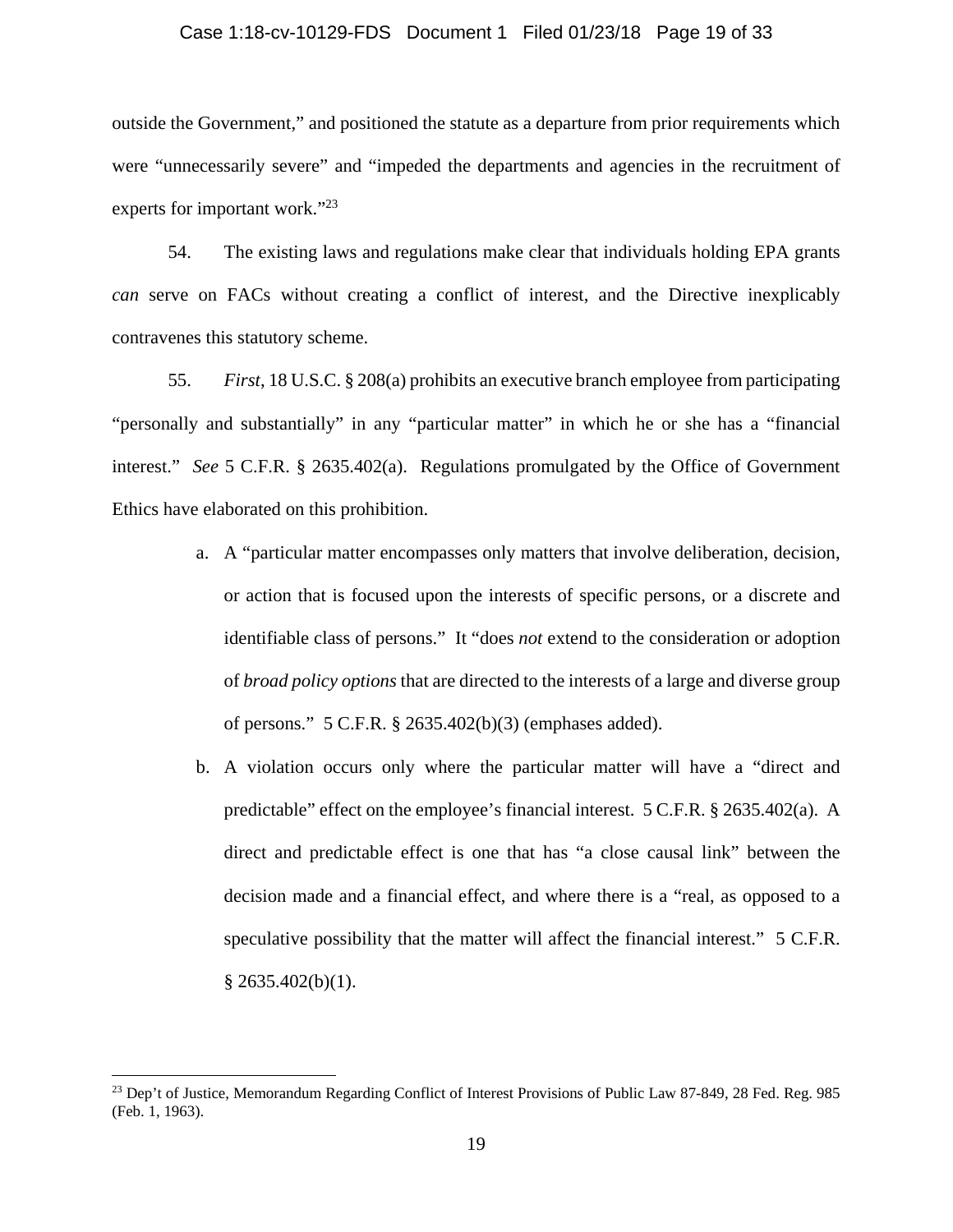#### Case 1:18-cv-10129-FDS Document 1 Filed 01/23/18 Page 20 of 33

56. These provisions typically pose no barrier to an EPA grantee who wishes to serve on a FAC as an employee. The work of EPA FACs by nature, and by general mandate, is focused on providing high-level scientific and policy advice. Typically, it does not relate to discrete persons, classes of persons, or particular scientific grants, and generally does not have a "direct or predictable" effect on any particular grant.

57. *Second*, regulations promulgated by OGE explicitly authorize individuals classified as SGEs to serve on FACs, *notwithstanding most financial conflicts of interest*. The OGE regulations state that "[a] special [g]overnment employee serving on an advisory committee within the meaning of the Federal Advisory Committee Act . . . may participate in any particular matter of general applicability where the disqualifying financial interest arises from his non-Federal employment . . . provided that the matter will not have a special or distinct effect on the employee other than as part of a class."  $5$  C.F.R.  $\S$  2640.203(g).

58. The Directive blatantly conflicts with this provision. Virtually all scientists serving as SGEs on EPA-organized FACs, including Dr. Sheppard and members of UCS, fall into this carve out because EPA-organized FACs almost never take actions that have "special or distinct effect[s]" on committee members.

59. *Third*, the OGE regulations lay out the situations in which executive branch employees, such as scientists serving as SGEs on FACs, are prohibited from engaging in outside activities. 5 C.F.R. § 2635.802. Such activities are prohibited *only* when they "conflict with an employee's official duties," which occurs only when: (a) the activity "is prohibited by statute or by an agency's supplemental regulation," or (b) when the activity would give rise to a conflict of interest requiring the employee's disqualification from matters such that the employee's ability to discharge his duties would be materially impaired. *See* 5 C.F.R. § 2635.802(a)-(b). Neither of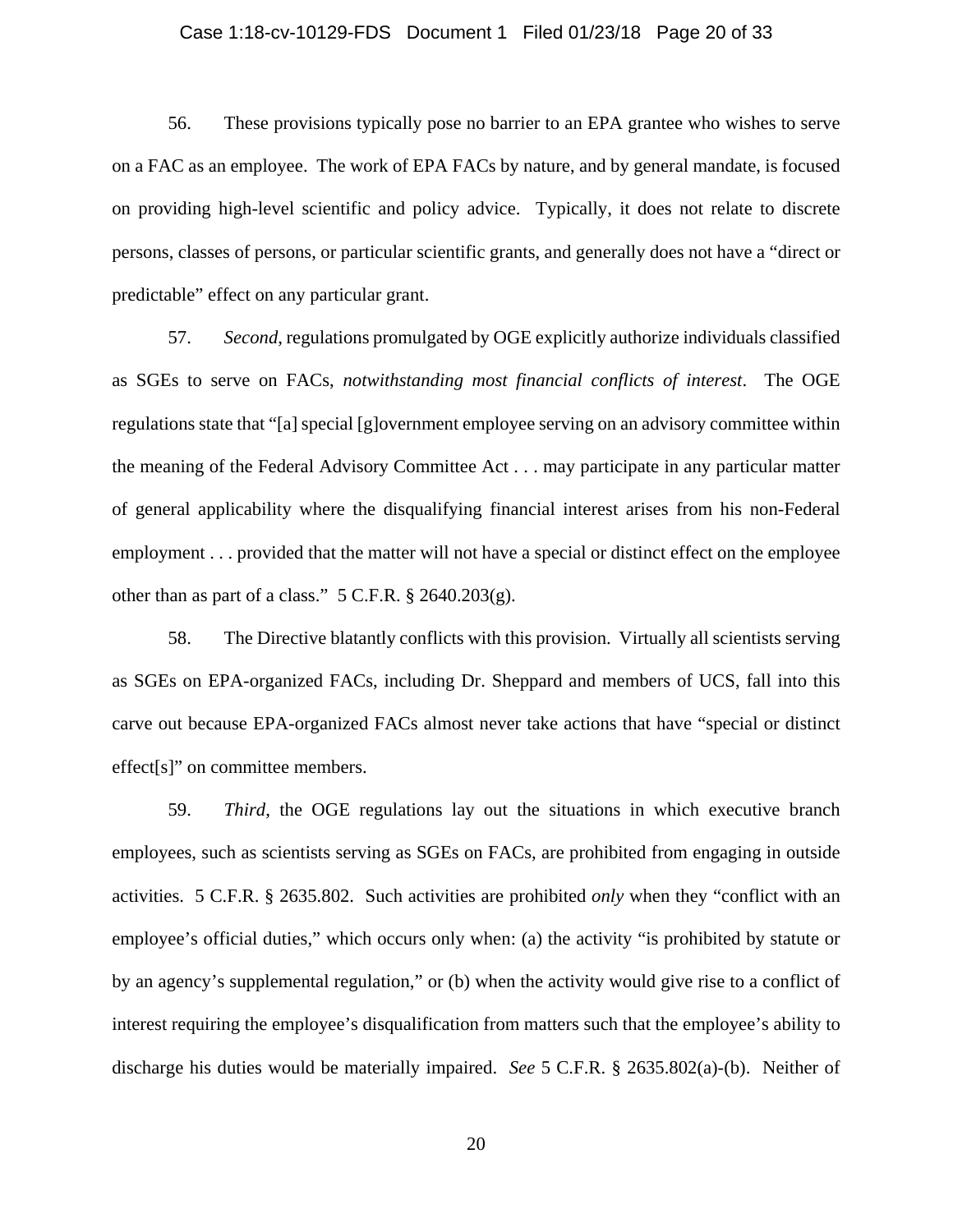#### Case 1:18-cv-10129-FDS Document 1 Filed 01/23/18 Page 21 of 33

those situations routinely apply to EPA grant-holders because the EPA has not promulgated any supplemental regulation covering grant holders, *see infra* paragraphs 60-61, and conflicts of interest based on EPA grants requiring recusal are rare, *see supra* paragraph 56. Accordingly, the Directive has the effect of banning a kind of outside activity for EPA FAC members that the Office of Government Ethics has indicated does not conflict with an employee's official duties.

60. *Fourth*, the OGE regulations provide a process for an agency to add additional ethics requirements for its employees, which the EPA did not follow in issuing the Directive. The regulations state that "[a]n agency that wishes to supplement this part shall prepare and submit to the Office of Government Ethics, for its concurrence and joint issuance, any agency regulations that supplement the regulations contained in this part." 5 C.F.R. § 2635.105(a). They further state that "[a]fter concurrence and co-signature by the Office of Government Ethics, the agency shall submit its supplemental agency regulations to the Federal Register for publication and codification . . . . Supplemental agency regulations issued under this section are effective only after concurrence and co-signature by the Office of Government Ethics and publication in the Federal Register." *Id.* § 2635.105(b). In promulgating this regulation, OGE explained that the "uniformity" required by law "cannot be achieved if agencies can pick and choose which provisions they adopt or override." Standards of Ethical Conduct for Employees of the Executive Branch, 57 Fed. Reg. 35,006, 35,010 (Aug. 7, 1992).

61. Neither the Memorandum accompanying the Directive, nor the Directive itself, was co-signed by the Office of Government Ethics or published in the Federal Register.

62. Neither the Memorandum accompanying the Directive, nor the Directive itself, makes mention of the applicable statutes and regulations or of the Office of Government Ethics.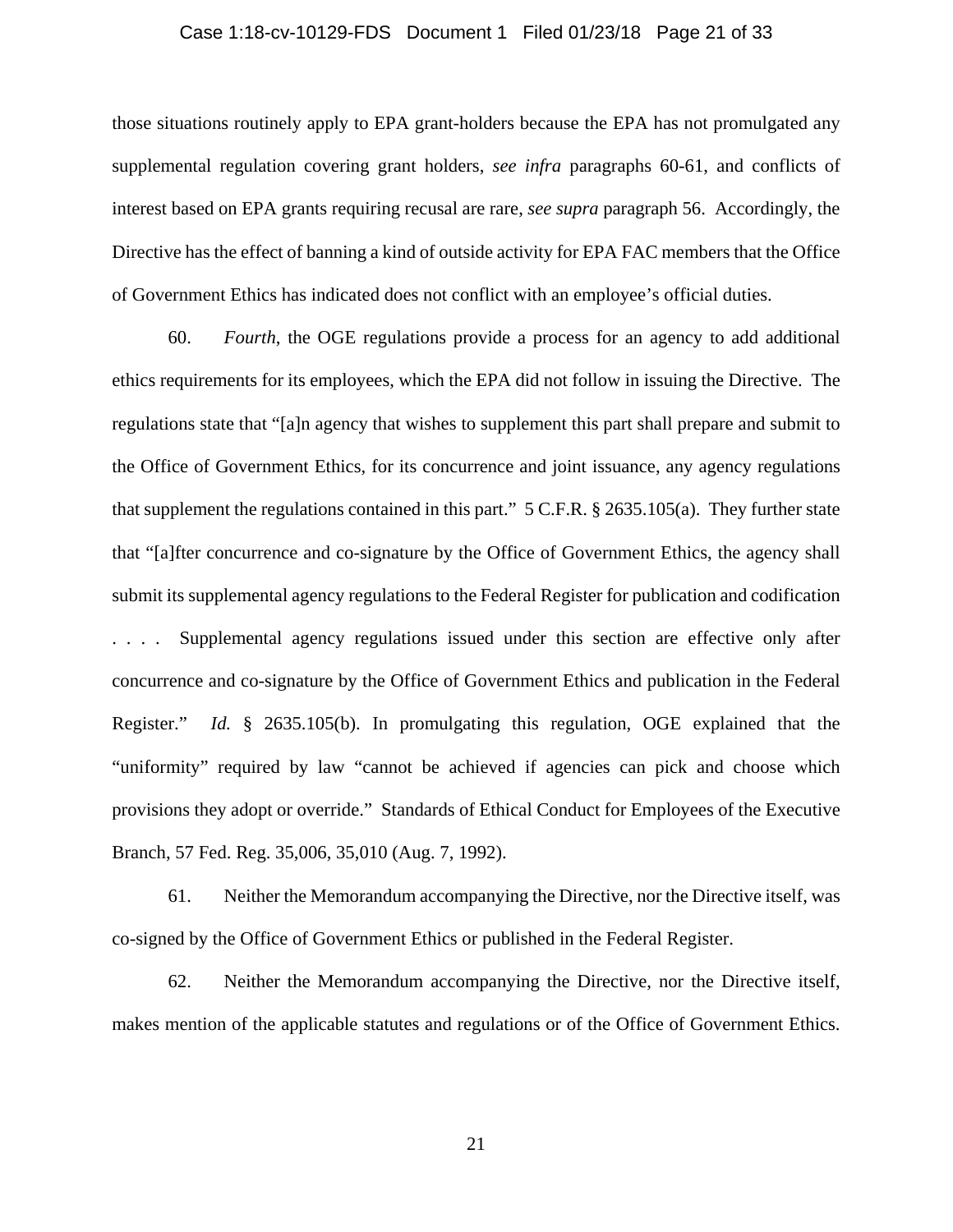### Case 1:18-cv-10129-FDS Document 1 Filed 01/23/18 Page 22 of 33

Neither document provides any explanation whatsoever for the apparent conflict with the rules promulgated by the Office.

### **III. Implementation Of The Directive**

63. Defendants have used the Directive to purge scientists affiliated with academic and not-for-profit institutions from the EPA's FACs. Numerous scientists have been removed or forced to resign from the EPA's most critical FACs and have been replaced, pursuant to the Directive, with individuals who are associated with state and local governments and private industries directly affected by the work of the EPA.

64. For example, shortly after the issuance of the Directive, on November 3, 2017, Dr. Robyn Wilson—a member of the SAB and an EPA grant holder—received an email from an EPA employee thanking her for her service and implying that she was to be removed pursuant to the Directive.

65. Dr. Wilson responded and stated that she would not resign and that Defendants instead should formally terminate her. The EPA has since promulgated a roster of SAB members that does not include Dr. Wilson.<sup>24</sup> Additionally, an EPA spokesman, Liz Bowman, has stated to the Washington Post in reference to Dr. Wilson that "The Administrator has issued a directive which clearly states his policy in this regard."<sup>25</sup>

66. Similarly, on October 23, 2017, about a week before the Directive issued, Plaintiff Dr. Sheppard received an email from an EPA employee, Aaron Yeow, requesting that she inform him if she was the recipient of a current EPA grant. Mr. Yeow forwarded Dr. Sheppard an email

<sup>24</sup> Brady Dennis & Juliet Eilperin, *'Mr. Pruitt Is Welcome To Officially Fire Me' – As EPA Carries Out Controversial Policy, One Scientist Balks*, Wash. Post (Nov. 10, 2017), https://www.washingtonpost.com/news/energyenvironment/wp/2017/11/10/epa-extends-controversial-conflict-of-interest-policy-to-nearly-two-dozen-advisoryboards/?utm\_term=.d9e758df519b.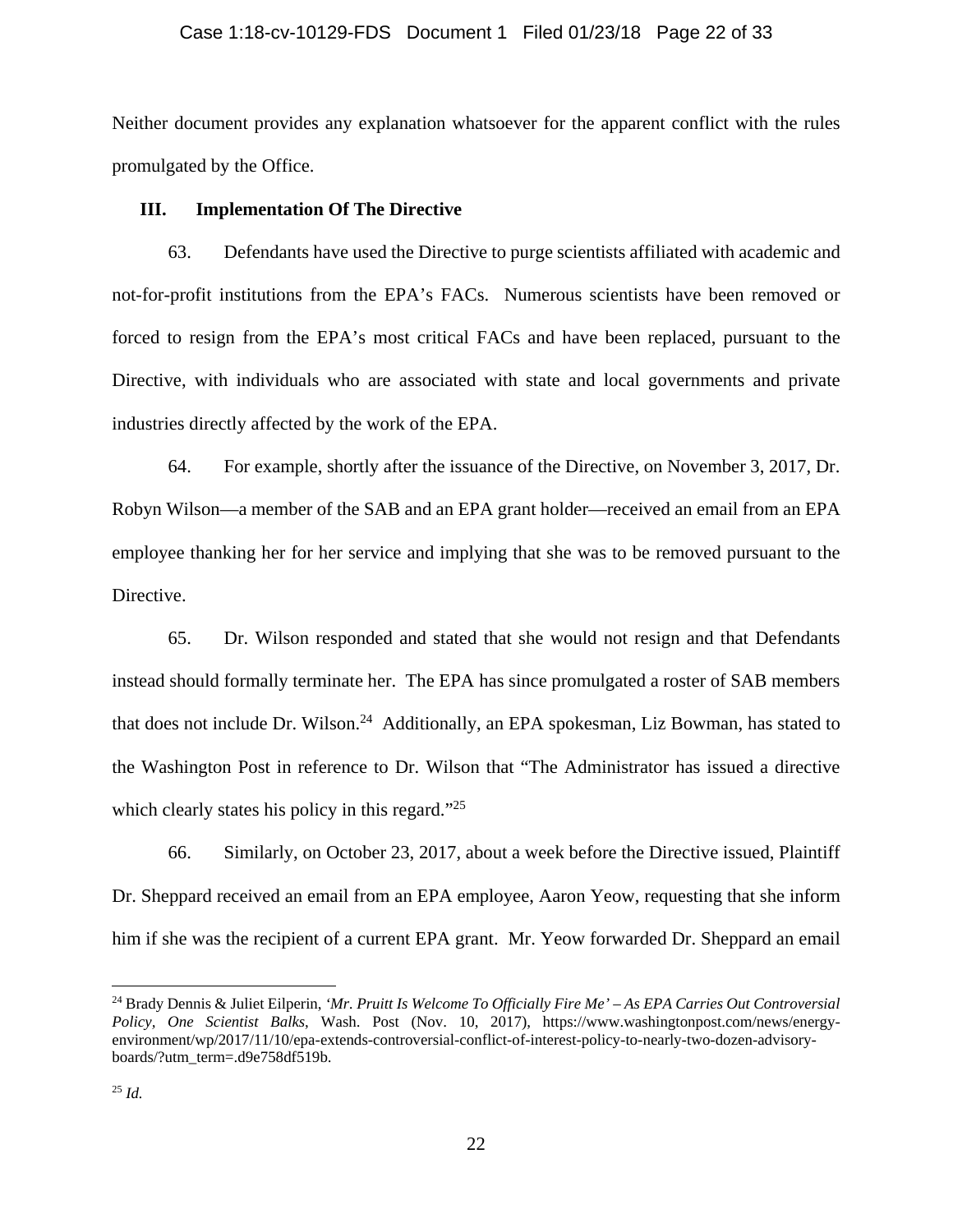#### Case 1:18-cv-10129-FDS Document 1 Filed 01/23/18 Page 23 of 33

written by another EPA employee that stated: "The EPA Administrator is in the process of making final decisions on SAB and CASAC membership and additional clarification is needed. Membership selection will reflect potential policy changes concerning whether the member or candidate has a current active EPA grant."

67. On October 24, 2017, Dr. Sheppard replied to Mr. Yeow that she did hold an EPA grant whose funding was set to expire on November 30, 2017 and offered to step off that grant. Mr. Yeow did not respond.

68. On November 29, 2017, Mr. Yeow wrote to Dr. Sheppard and again asked whether she held a current EPA grant. Mr. Yeow forwarded an email drafted by an EPA employee that stated: "The EPA Administrator has issued a new directive on federal advisory committee membership . . . . As a result, membership on current SAB and CASAC panels will reflect this policy change if the member has a current active EPA grant."

69. On December 1, 2017, Dr. Sheppard replied and stated that she had been offered a new EPA grant, but that she had declined support from that grant. Dr. Sheppard declined to receive funding from the grant because she wanted to remain a member of CASAC and believed that accepting the grant would render her ineligible under the Directive.

70. Purges of EPA FAC members have continued since the Directive was issued. In mid-December 2017, for example, at least four members of Science Advisory Board subcommittees were instructed that they must surrender their seats in order to keep their grant funding. $^{26}$ 

<sup>26</sup> Sean Reilly, *Pruitt Sweeps More Scientists Off Advisory Panels,* E&E News (Dec. 22, 2017), https://www.eenews.net/stories/1060069799.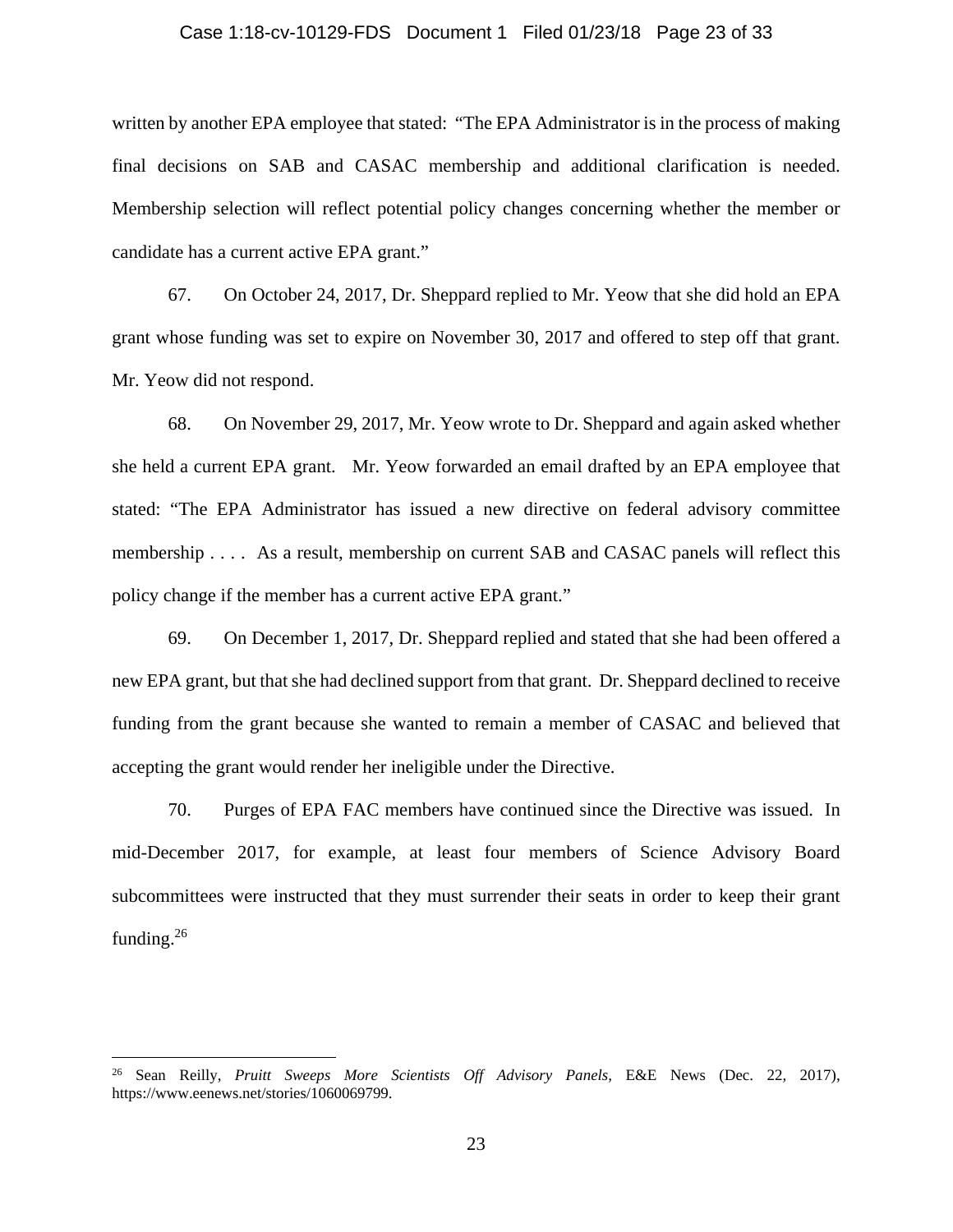#### Case 1:18-cv-10129-FDS Document 1 Filed 01/23/18 Page 24 of 33

71. Before the Directive was issued, scientists serving on EPA FACs typically were reappointed to a second term as a matter of course. After the Directive was issued and as relevant herein, EPA did not reappoint grantees who had been serving on EPA advisory committees.

72. The Directive has had and will continue to have a profound effect on the EPA's FACs. Countless environmental scientists in the United States who are affiliated with academic and not-for-profit institutions hold, at some point will hold, or aspire to hold EPA grants. Accordingly, the Directive effectively ensures that the academic and not-for-profit scientists who have expertise in matters related to the work of the EPA will not and, indeed, cannot have meaningful representation on the EPA's FACSs.

73. As Thomas A. Burke, a former science adviser and deputy head of research at the EPA, has explained, the Directive excludes "a subset of the best and brightest minds in environmental science from participation in which should be the highest science advisory role in the country."27 Similarly, Ana Diez Roux, a past chairperson of CASAC, has stated: "The top scientists, the ones most qualified to provide objective and transparent scientific advice to EPA, are of course the scientists who will likely be most successful at obtaining highly competitive grants." She has further noted that "[i]t would be a disservice to the American public to exclude those most qualified from serving on these panels."<sup>28</sup>

74. Already, the Directive has resulted in numerous individuals being removed from FACs. Of those individuals, virtually all are scientists affiliated with academic or not-for-profit institutions. On information and belief, the EPA is applying the Directive in its selection of new

<sup>27</sup> Juan Carlos Rodriguez, *Pruitt's Grant Ban Stokes Concerns About EPA's Integrity*, Law360 (Nov. 1, 2017), https://www.law360.com/articles/980575/pruitt-s-grant-ban-stokes-concerns-about-epa-s-integrity.

<sup>28</sup> Hannah Northey & Sean Reilly, *Proposal To Ban EPA Grantees from Agency Science Advisory Boards Stirs Controversy*, Science (Oct. 18, 2017), http://www.sciencemag.org/news/2017/10/proposal-ban-epa-grantees-agencyscience-advisory-boards-stirs-controversy.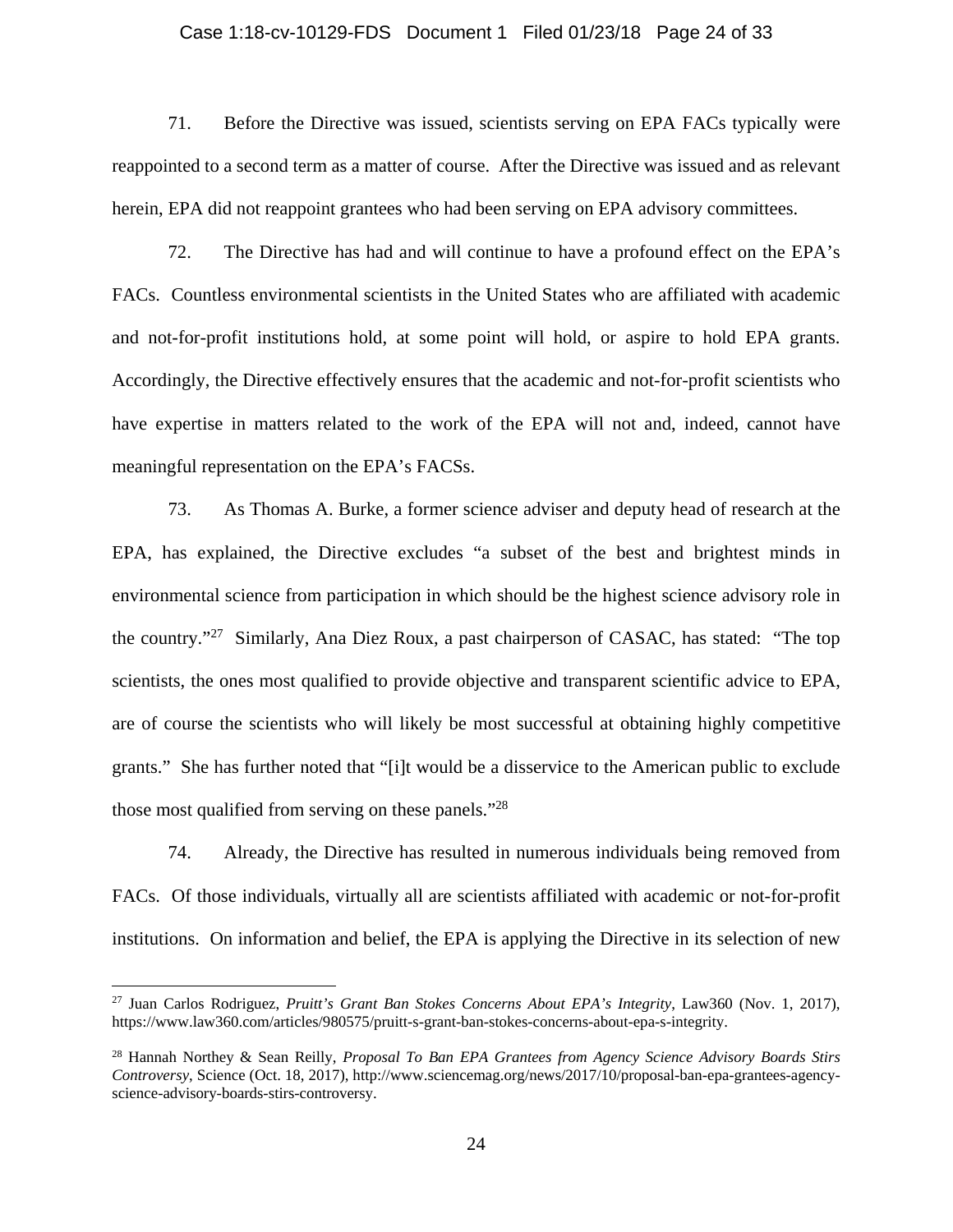### Case 1:18-cv-10129-FDS Document 1 Filed 01/23/18 Page 25 of 33

members of its FACs and may also be continuing to remove members of FACs pursuant to the Directive. As a result, there already has been a significant increase in the number of FAC members affiliated with private industry and a decrease in members who are academic or not-for-profit scientists.

75. For instance, since the Directive issued, two of the seven members of the CASAC have been removed by Defendant Pruitt. Each of the three replacements (including one replacement for a vacant seat) named by Defendant Pruitt in accordance with the Directive is affiliated with a private sector or local or state government entity.<sup>29</sup>

76. Similarly, Defendant Pruitt has removed at least six members of the SAB whose terms were incomplete, all of whom were affiliated with academic institutions. Approximately six other members were not selected to serve a second term on the SAB. Of the approximately 18 new members selected thus far by Defendant Pruitt pursuant to the Directive, only five are affiliated with academic or not-for-profit institutions and none are currently directly receiving EPA funding. One recent estimate, from The Center for Science and Democracy, estimates that on the SAB alone, the number of academic researchers has been cut nearly by half while the number of committee members affiliated with private sector organizations has tripled.<sup>30</sup>

77. Because of the Directive, the EPA's FACs will continue to become less balanced as new members are appointed pursuant to the Directive. Scientists affiliated with academic and not-for-profit institutions often are best equipped to help EPA FACs provide advice based on the

 $\overline{a}$ 

<sup>29</sup> Sean Reilly & Kevin Bogardus, *EPA Unveils New Industry-Friendlier Science Advisory Boards*, Science (Nov. 3, 2017), http://www.sciencemag.org/news/2017/11/epa-unveils-new-industry-friendlier-science-advisory-boards.

<sup>30</sup> *See* Brady Dennis & Juliet Eilperin, *'Mr. Pruitt Is Welcome To Officially Fire Me' – as EPA Carries Out Controversial Policy, One Scientist Balks*, Wash. Post (Nov. 10, 2017), https://www.washingtonpost.com/news/energy-environment/wp/2017/11/10/epa-extends-controversial-conflict-ofinterest-policy-to-nearly-two-dozen-advisory-boards/?utm\_term=.f2a12f70f80e.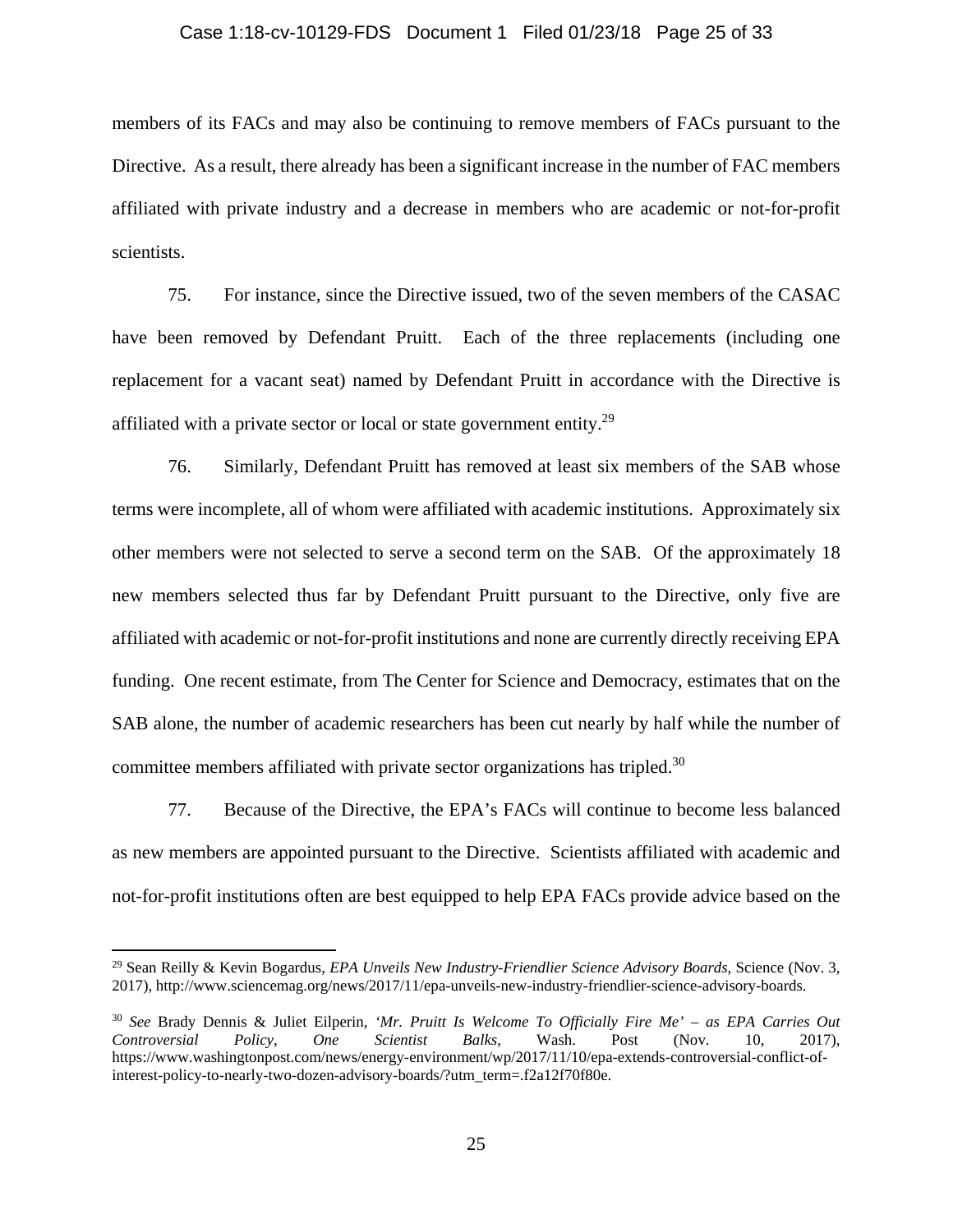# Case 1:18-cv-10129-FDS Document 1 Filed 01/23/18 Page 26 of 33

best available science, but they effectively have been barred from meaningfully participating in the committees. Moreover, the replacement of scientists removed under the Directive with individuals affiliated primarily with private companies means that the views of academic scientists who remain on the committees will be reduced, and the views of private industry will be amplified.

78. The imbalance created by the Directive has serious consequences for FACs. In addition to providing experience and perspectives that are critical to the operation of FACs, academic and not-for-profit scientists are necessary to balance out the presence and perspectives of individuals affiliated with private industry and local government. As discussed *supra* paragraph 47, there is a substantial body of evidence on "funding-induced bias," which shows that industryfunded studies tend to have conclusions favorable to industry.<sup>31</sup> By effectively prohibiting large numbers of academic scientists from serving on its FACs, the Directive has made it likely that the views and preferences of private industry will be reflected in the work of the EPA's FACs to the

31 Sheldon Krimsky , *Do Financial Conflicts of Interest Bias Research?: An Inquiry into the "Funding Effect" Hypothesis*, 38 Sci., Tech., & Human Values 566 (2013), http://journals.sagepub.com/doi/abs/10.1177/0162243912456271; Maira Bes-Rastrollo et al., *Financial Conflicts of Interest and Reporting Bias Regarding the Association between Sugar-Sweetened Beverages and Weight Gain: A Systematic Review of Systematic Reviews*, PLOS Medicine, Dec. 2013, http://journals.plos.org/plosmedicine/article?id=10.1371/journal.pmed.1001578; David Krauth et al., *Nonindustry-Sponsored Preclinical Studies on Statins Yield Greater Efficacy Estimates Than Industry-Sponsored Studies: A Meta-Analysis*, PLOS Biology, Jan. 2014, http://journals.plos.org/plosbiology/article?id=10.1371/journal.pbio.1001770; M. Abdel-Sattar et al., *The Relationship Between Risk of Bias Criteria, Research Outcomes, and Study Sponsorship In a Cohort of Preclinical Thiazolidinedione Animal Studies: A Meta-Analysis*, 1 Evid.-based Preclinical Med. 11 (2015), http://onlinelibrary.wiley.com/doi/10.1002/ebm2.5/abstract;jsessionid=893D2956392DB6978B012C83E7540A0E.f 04t03?systemMessage=Wiley+Online+Library+usage+report+download+page+will+be+unavailable+on+Friday+24 th+November+2017+at+21%3A00+EST+%2F+02.00+GMT+%2F+10%3A00+SGT+%28Saturday+25th+Nov+for +SGT+; Rahul V Shah, *Industry Support and Correlation To Study Outcome for Papers Published In Spine*, 30 Spine 1099 (2005), https://www.ncbi.nlm.nih.gov/pubmed/15864166; Antoine Popelut et al., *Relationship Between Sponsorship and Failure Rate of Dental Implants: A Systematic Approach*, PLoS ONE, Apr. 21, 2010, http://journals.plos.org/plosone/article?id=10.1371/journal.pone.0010274; Deborah E. Barnes & Lisa A. Bero, *Why Review Articles on the Health Effects of Passive Smoking Reach Different Conclusions*, 279 JAMA 1566 (1998), https://www.ncbi.nlm.nih.gov/pubmed/9605902; Veronica Yank et al., *Financial Ties and Concordance Between Results and Conclusions In Meta-Analyses: Retrospective Cohort Study*, 335 BMJ 1202 (2007), http://www.bmj.com/content/335/7631/1202.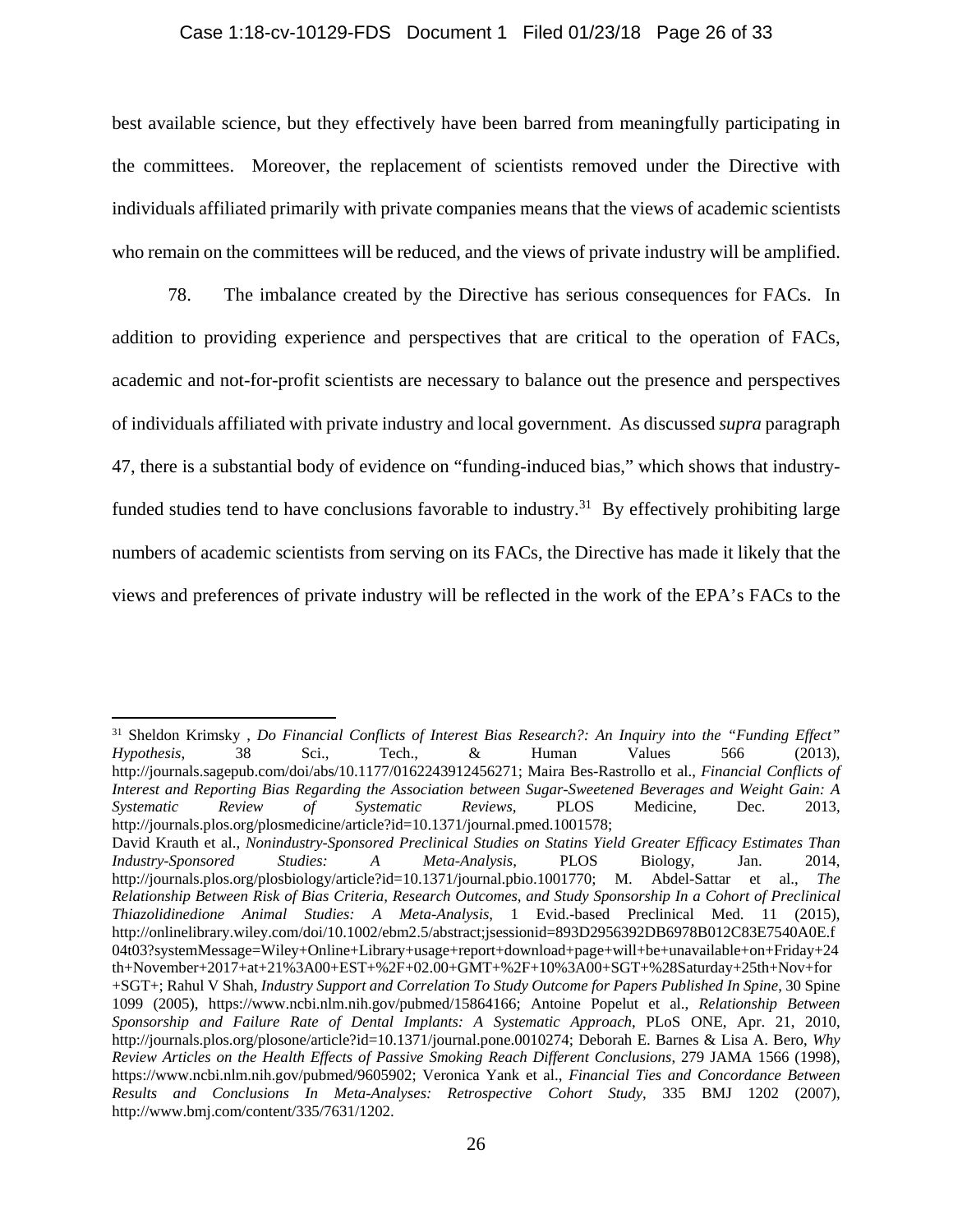#### Case 1:18-cv-10129-FDS Document 1 Filed 01/23/18 Page 27 of 33

exclusion of the views and experience of the scientific community. The resulting FACs will imperil scientific integrity and threaten public health.

79. Finally, and fundamentally, the Directive is an attempt to delegitimize and suppress the role of academic scientists in advising the agency and, by extension, the results of their research. This is troubling not just because of the importance of objective science to the EPA's mission, but also because American policymakers, businesses, and the American public must be able to trust that the government's policies are grounded in fact-based analysis. Government suppression of scientists and scientific research impedes the American public's ability to knowledgably engage with pressing national issues—a core requirement of any functioning democracy.

### **CAUSES OF ACTION**

### **COUNT ONE (Administrative Procedure Act/Arbitrary and Capricious)**

80. Plaintiffs reallege the foregoing allegations as if set forth fully herein.

81. The EPA's Directive is a final agency action. It is the consummation of the EPA's process on this matter. The agency has nothing further to do in order to issue direction to agency officials. Furthermore, rights and obligations have been determined by the Directive and legal consequences flow from it. The agency has removed and will continue to remove individuals from FACs as a result of the Directive.

82. Under 5 U.S.C. § 706(2)(A), an agency may not take an action that is "arbitrary, capricious, an abuse of discretion, or otherwise not in accordance with law."

83. The Directive's instruction that individuals may not serve on an EPA-administered FAC if they are in receipt of or are in a position that "would reap substantial direct benefit" from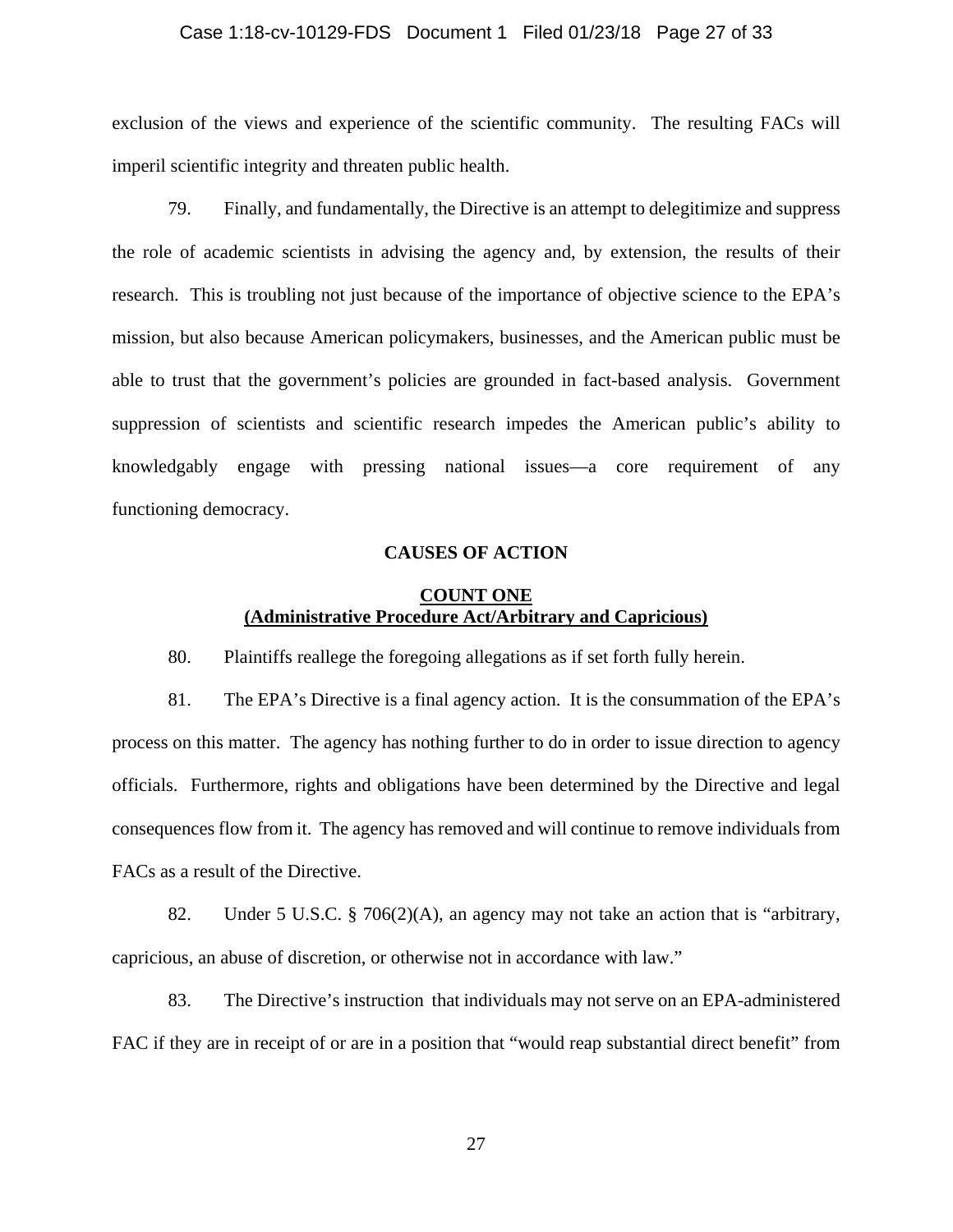### Case 1:18-cv-10129-FDS Document 1 Filed 01/23/18 Page 28 of 33

an EPA grant, is arbitrary, capricious, an abuse of discretion, and otherwise not in accordance with law. Exhibit A at 4.

84. The policy is arbitrary, capricious, an abuse of discretion, and otherwise not in accordance with law because it (a) is not an exercise of reasoned decision-making because it failed to consider reasonable alternatives and failed to articulate a rational connection between the facts found and the choice made; (b) is a *sub silentio* departure from a previously established agency policy without adequate explanation; (c) conflicts with and is unnecessary in light of 18 U.S.C. § 208 and the applicable regulations promulgated by the Office of Government Ethics; and (d) amounts to a clear error in judgment.

### **COUNT TWO (Administrative Procedure Act/Excess of Statutory Authority)**

85. Plaintiffs reallege the foregoing allegations as if set forth fully herein.

86. The EPA's Directive is a final agency action. It is the consummation of the EPA's process on this matter. The agency has nothing further to do in order to issue direction to agency officials. Furthermore, rights and obligations have been determined by the Directive and legal consequences flow from it. The agency has removed and will continue to remove individuals from FACs as a result of the Directive.

87. Under 5 U.S.C. § 706(2)(C), an agency may not take an action that is "in excess of statutory jurisdiction, authority, or limitations."

88. FACA delegates authority to the Administrator of the General Services Administration ("GSA") to "prescribe administrative guidelines and management controls applicable to advisory committees." 5 U.S.C. App. 2 § 7(c).

89. FACA directs each agency head to "establish uniform administrative guidelines and management controls for advisory committees established by that agency" and mandates that such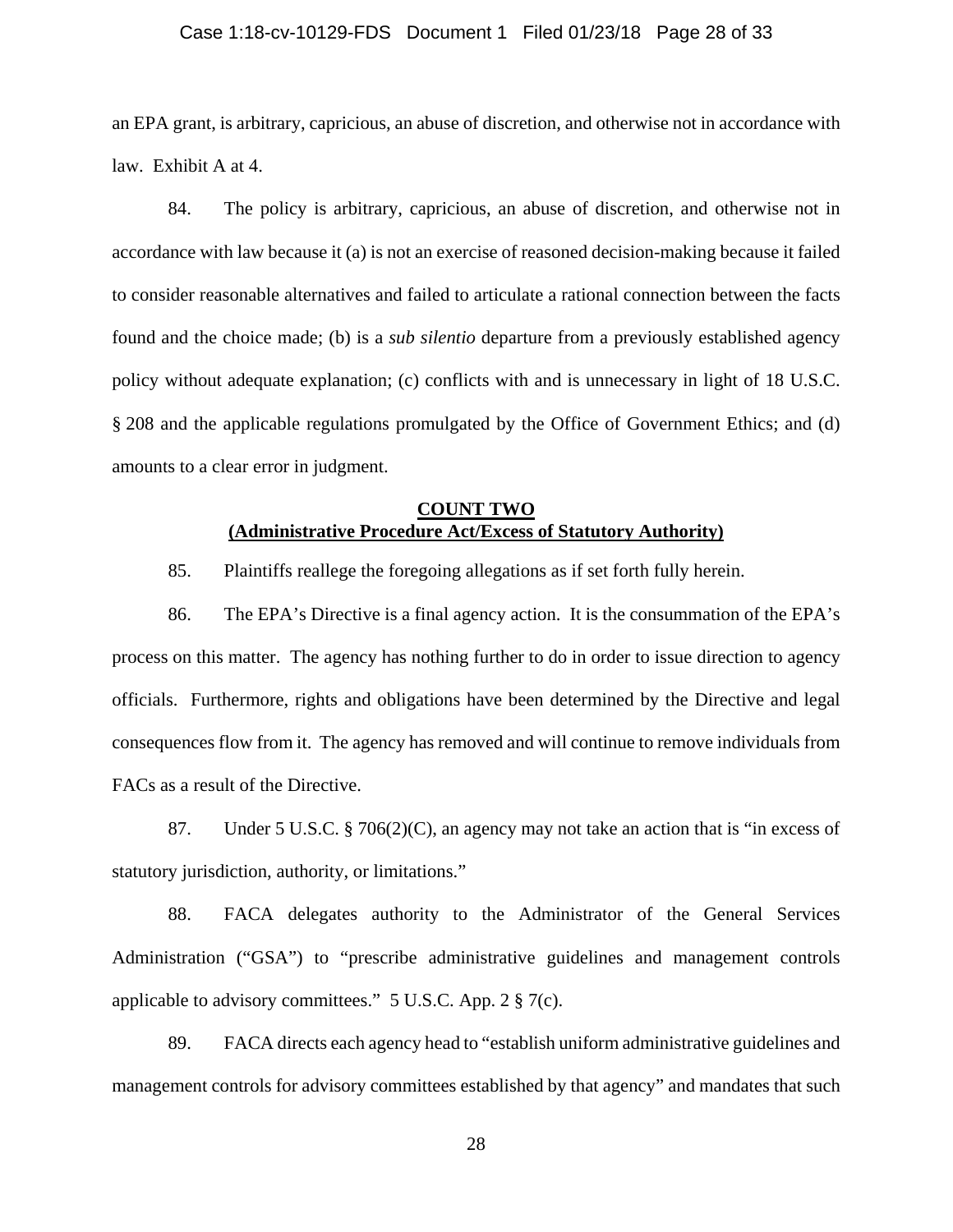#### Case 1:18-cv-10129-FDS Document 1 Filed 01/23/18 Page 29 of 33

guidelines and controls "be consistent with directives of the Administrator [of GSA] under section 7 and section 10 [of FACA]." 5 U.S.C. App. 2 § 8(a).

90. Pursuant to its authority under FACA, the GSA has directed agency heads to "[a]ssure that the interests and affiliations of advisory committee members are reviewed for conformance with applicable conflict of interest statues, regulations issued by the U.S. Office of Government Ethics (OGE) including any supplemental agency requirements, and other Federal ethics rules." 41 C.F.R. § 102-3.105(h).

91. The EPA Directive exceeds statutory authority because it is not "consistent with directives of the Administrator [of GSA]," as FACA requires. 5 U.S.C. App. 2 § 8(a). Specifically, it is not consistent with the GSA directive to review FAC eligibility in "conformance with applicable conflict of interest statutes, regulations issued by the U.S. Office of Government Ethics (OGE) including any supplemental agency requirements, and other Federal ethics rules" because it mandates that FAC eligibility be reviewed based on criteria that conflict with those rules and requirements. 41 C.F.R. § 102-3.105(h).

92. For example, the EPA Directive attempts to override the exemption for SGEs set out in 5 C.F.R. § 2640.203(g) by not allowing EPA grant recipients to participate in the types of matters that the regulation expressly authorizes. The EPA Directive thus conveys Defendants' refusal to assure that review of FAC candidates will be accomplished in conformance with applicable conflict of interest rules. Such a refusal is in excess of the authority Congress granted to Defendants in 5 U.S.C. App. 2 § 8(a).

### **COUNT THREE (Administrative Procedure Act/Federal Advisory Committee Act, 5 U.S.C. § 5(b)(2))**

93. Plaintiffs reallege the foregoing allegations as if set forth fully herein.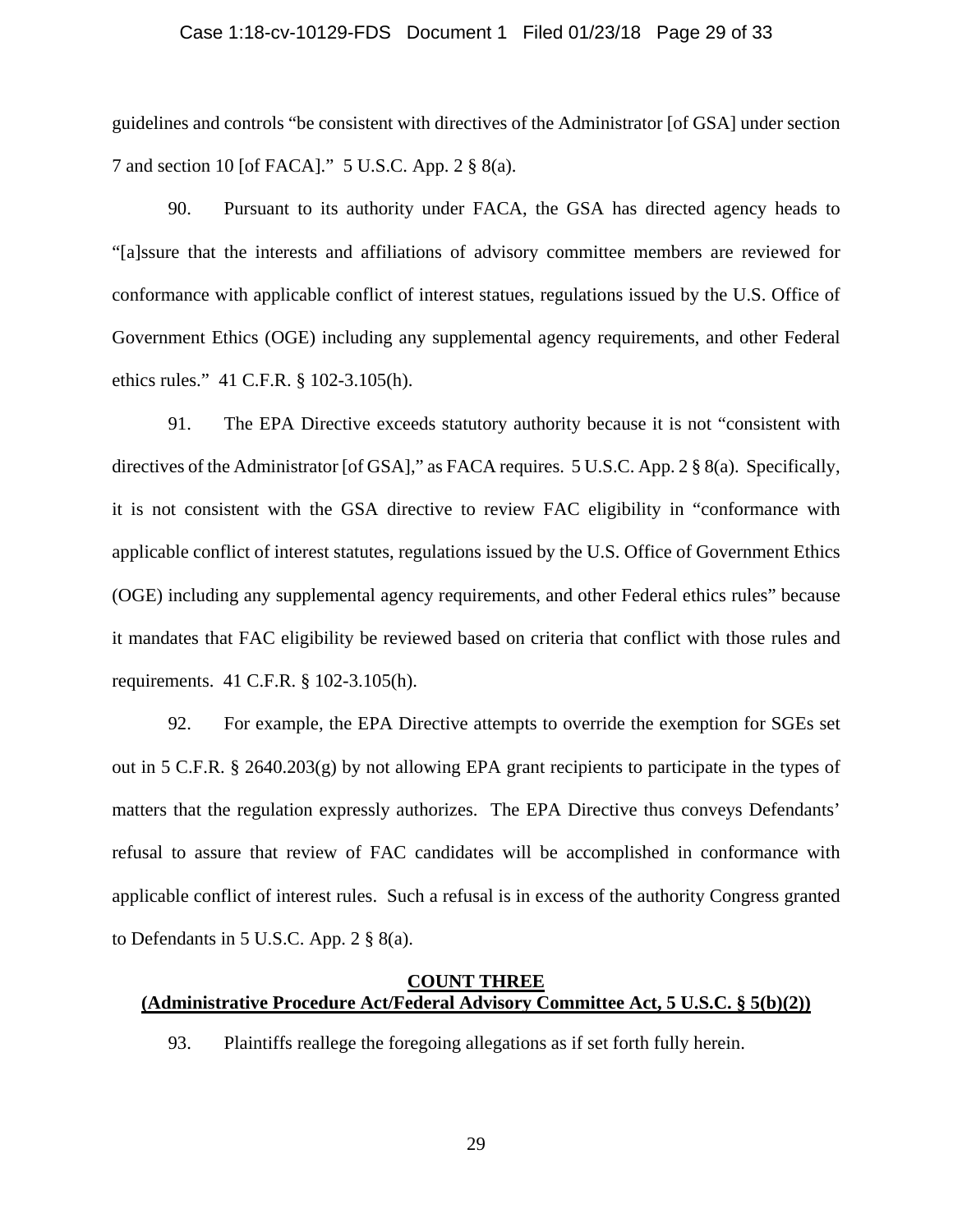#### Case 1:18-cv-10129-FDS Document 1 Filed 01/23/18 Page 30 of 33

94. The EPA FACs are "federal advisory committees" within the meaning of the Federal Advisory Committee Act ("FACA"), 5 U.S.C. App. 2 § 1 *et seq*.

95. FACA provides that FACs should be "fairly balanced in terms of the points of view represented and the functions to be performed by the advisory committee." 5 U.S.C. App. 2 § 5(b)(2). It additionally states that this requirement "shall be followed by the President, agency heads, or other Federal officials in creating an advisory committee." 5 U.S.C. App. 2  $\S$  5(c).

96. The Directive's instruction that individuals may not serve on an EPA-administered FAC if they are in receipt of or are in a position that would reap substantial direct benefit from an EPA grant is in violation of FACA, 5 U.S.C. App. 2 § 5(b)(2), because it creates FACs that are not "fairly balanced in terms of the points of view represented and the functions to be performed by the advisory committee." 5 U.S.C. App. 2 § 5(b)(2). The Directive creates FACs that are not fairly balanced because it disproportionately excludes scientists affiliated with academic and notfor-profit institutions from service on the EPA's FACs.

97. EPA FACs presently are not fairly balanced in terms of the points of view represented because, pursuant to the policy, they disproportionately exclude scientists affiliated with academic and not-for-profit institutions.

98. By promulgating a policy in violation of 5 U.S.C. App. 2 § 5(b)(2), the EPA has taken action that is "arbitrary, capricious, an abuse of discretion, or otherwise not in accordance with law." 5 U.S.C. § 706(2)(B)).

99. There is a "meaningful standard against which to judge" the legality of the Directive under 5 U.S.C. App. 2 § 5(b)(2). *Heckler v. Chaney*, 470 U.S. 821, 830 (1985). By specifying that FACs must be "fairly balanced in terms of the points of view represented," FACA provides a meaningful standard. *See Public Citizen v. Nat'l Advisory Comm. on Microbiological Criteria for*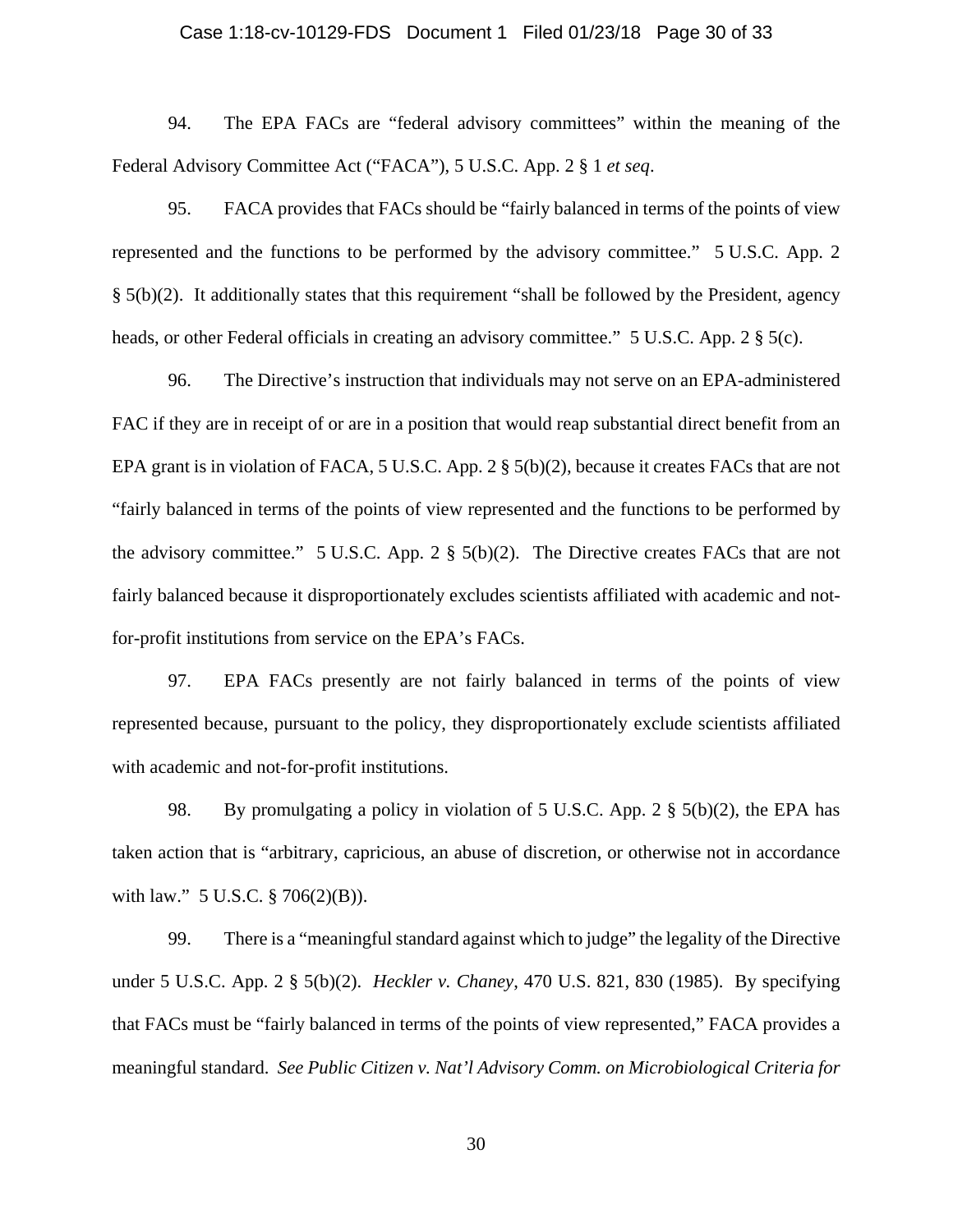### Case 1:18-cv-10129-FDS Document 1 Filed 01/23/18 Page 31 of 33

*Foods*, 886 F.2d 419, 422-23 (D.C. Cir. 1989) (Friedman, J., concurring in the judgment); *id*. at 433-34 (Edwards, J., concurring in part and dissenting in part); *Nat'l Anti–Hunger Coal. v. Exec. Comm., President's Private Sector Survey on Cost Control*, 711 F.2d 1071, 1074 n.2 (D.C. Cir. 1983). Specifically, "[t]he appropriate inquiry in determining whether the Committee's membership satisfies the 'fairly balanced' standard in section 5(b)(2) is whether the Committee's members 'represent a fair balance of viewpoints given the functions to be performed.'" *Public Citizen*, 886 F.2d at 423 (Friedman, J., concurring in the judgment (citation omitted)); *see also Colo. Envtl. Coal. v. Wenker*, 353 F.3d 1221, 1232-33 (10th Cir. 2004); *Cargill, Inc. v. United States*, 173 F.3d 323, 335 (5th Cir. 1999); *Alabama-Tombigbee Rivers Coal. v. Dep't of Interior*, 26 F.3d 1103, 1106-07 (11th Cir. 1994).

## **COUNT FOUR (Administrative Procedure Act/Federal Advisory Committee Act, 5 U.S.C. § 5(b)(3))**

100. Plaintiffs reallege the foregoing allegations as if set forth fully herein.

101. The EPA FACs are "federal advisory committees" within the meaning of the Federal Advisory Committee Act ("FACA"), 5 U.S.C. App. 2 § 1 *et seq*.

102. FACA provides that FACs must "not be inappropriately influenced by the appointing authority or by any special interest, but will instead be the result of the advisory committee's independent judgment." 5 U.S.C. App. 2 § 5(b)(3). It additionally states that this requirement "shall be followed by the President, agency heads, or other Federal officials in creating an advisory committee." 5 U.S.C. App. 2 § 5(c).

103. The Directive's instruction that individuals may not serve on an EPA-administered FAC if they are in receipt of or are in a position that would reap substantial direct benefit from an EPA grant is in violation of FACA, 5 U.S.C. App. 2 § 5(b)(3), because it creates FACs that are "inappropriately influenced by the appointing authority or by any special interest."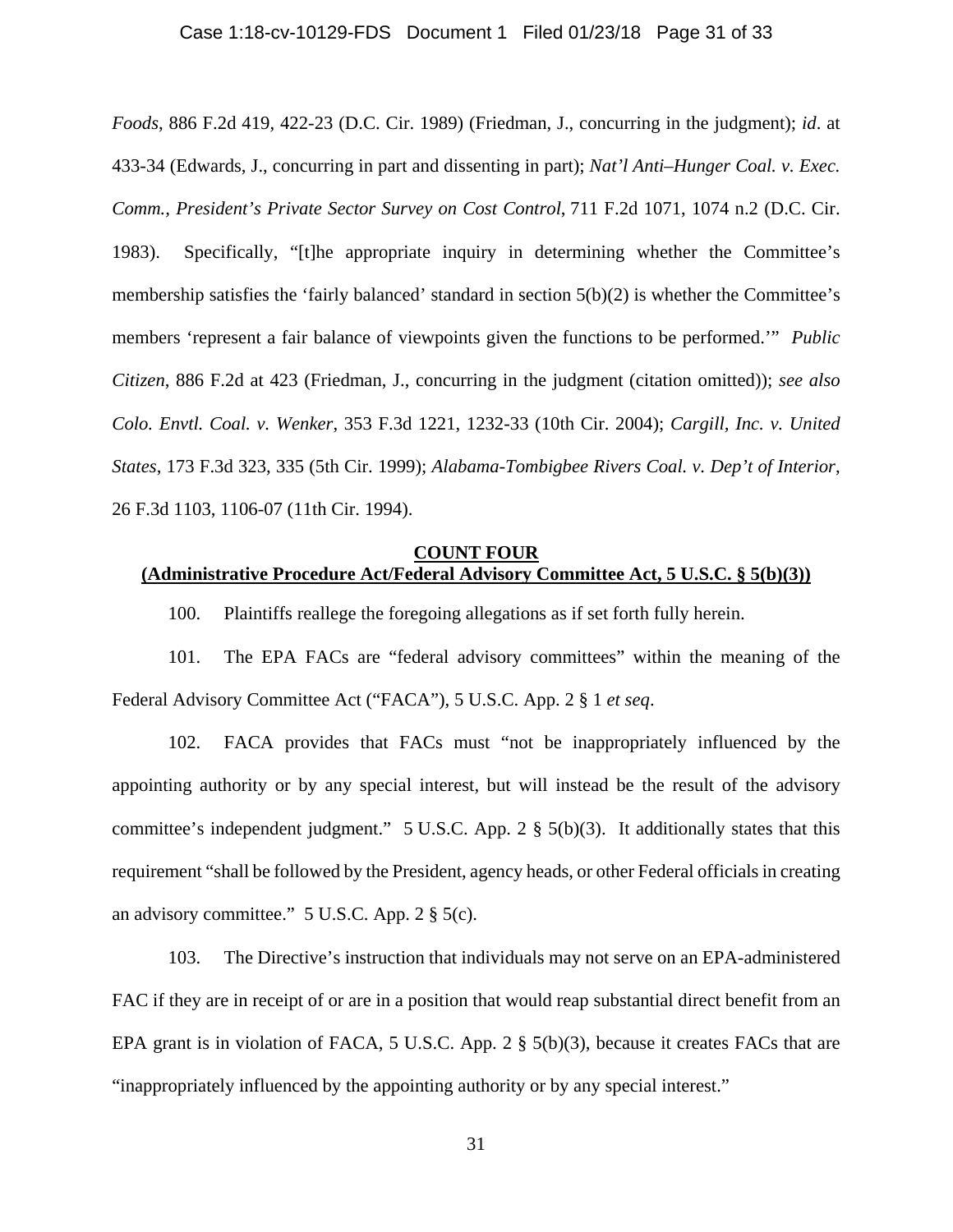### Case 1:18-cv-10129-FDS Document 1 Filed 01/23/18 Page 32 of 33

104. EPA FACs presently are inappropriately influenced by Defendant Pruitt, the "appointing authority," in violation of 5 U.S.C. App. 2  $\S$  5(b)(3), because the Directive promulgated by Defendant Pruitt was established for an improper purpose and is arbitrary, capricious, and an abuse of discretion.

105. EPA FACs presently are inappropriately influenced by special interests, in violation of 5 U.S.C. App. 2  $\S 5(b)(3)$ , because they are disproportionately composed of representatives of private sector industry and state and local governments.

106. By promulgating a policy in violation of 5 U.S.C. App. 2 § 5(b)(3), the EPA has taken action that is "arbitrary, capricious, an abuse of discretion, or otherwise not in accordance with law." 5 U.S.C. § 706(2)(B)

107. There is a meaningful standard against which to judge the legality of the Directive under 5 U.S.C. App. 2 § 5(b)(3). *See Heckler*, 470 U.S. at 830. Much like Section 5(b)(2) of FACA, Section 5(b)(3) includes a meaningful standard by specifying that a FAC must not be "inappropriately influenced by the appointing authority or by any special interest." *See Public Citizen*, 886 F.2d at 425-26 (Friedman, J., concurring in the judgment) (reaching merits of claim under § 5(b)(3)); *see also Cargill*, 173 F.3d at 338-39 (reaching merits of a claim under § 5(b)(3)).

#### **PRAYER FOR RELIEF**

WHEREFORE, Plaintiffs respectfully pray that this Court:

A. Declare that the EPA's policy of removing and refusing to appoint to FACs individuals in receipt of an EPA grant or who "would reap substantial direct benefit" from an EPA grant is arbitrary, capricious, an abuse of discretion, and otherwise in violation of law.